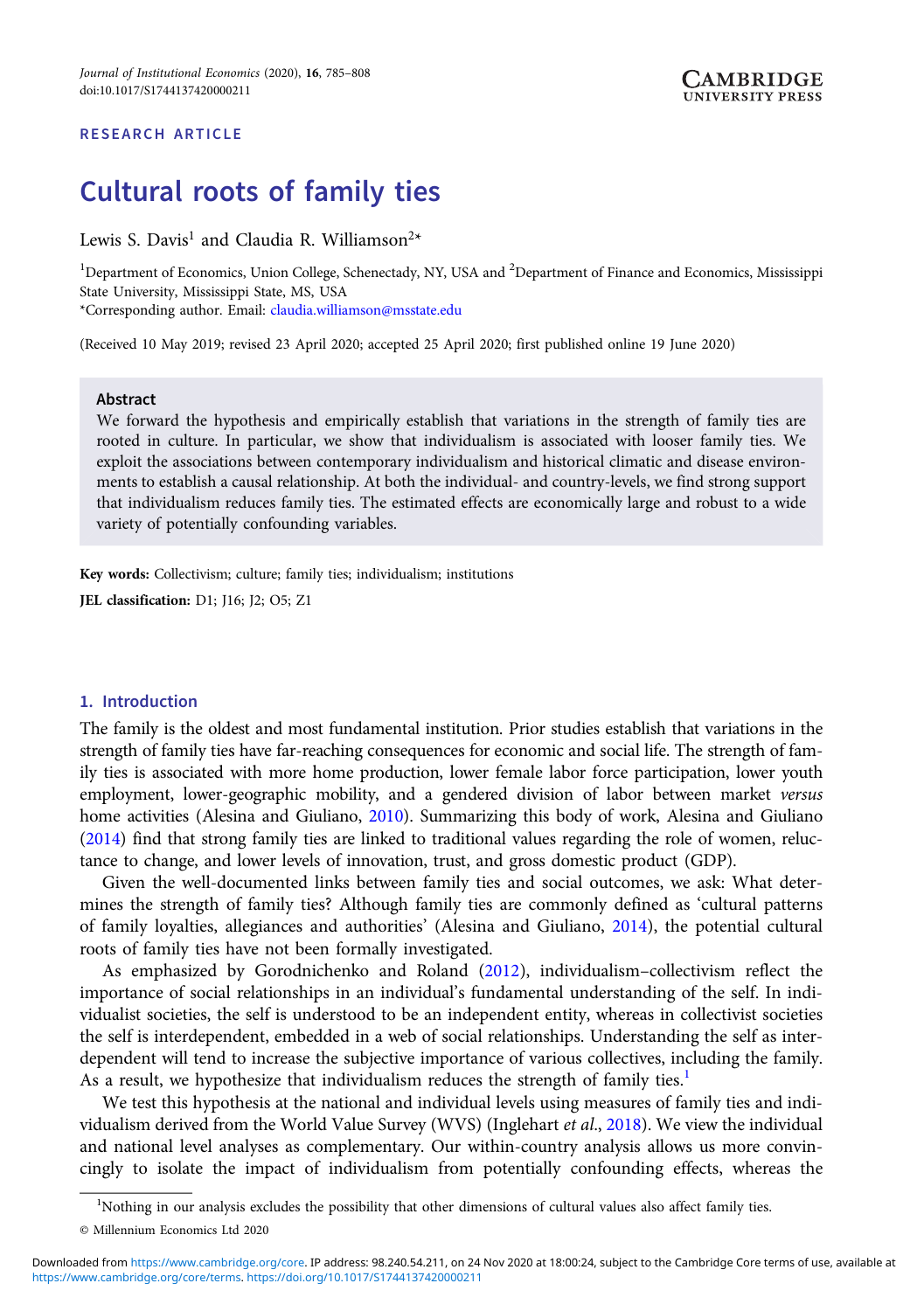country-level analysis may capture channels of cultural influence that play out in part at the national level. In both cases, we find a strong, negative relationship between individualism and family ties.

To address the endogeneity of culture, we consider instruments for individualism motivated by historical roles of climate and disease in cultural selection and evolution, rainfall variation (Davis, [2016](#page-15-0)) and the historical prevalence of infectious disease (Fincher et al.,  $2008$ ). Our instrumental variable analysis finds a robust, negative relationship between individualism and the strength of family ties at both the individual- and country-levels. We address potential concerns over instrumental validity by controlling for measures of social trust, religious attendance and affiliation, historical plough use, gendered grammar, and global languages.

This paper is the first to investigate cultural determinants of the strength of family ties. Overall, our work helps to explain the persistence of family ties by grounding it in highly persistent cultural values and identifies an important channel through which individualist–collectivist values may influence contemporary social outcomes. In addition, it raises significant questions about how the empirical associations between family ties and other social outcomes should be interpreted. In particular, it is possible that these relationships reflect the common influence of cultural values related to individualism– collectivism.

This paper also contributes to a substantial body of work documenting the social role of individualism–collectivism, which is widely viewed as the most important dimension of cultural variation (Heine, [2010](#page-15-0); Triandis, [1995](#page-16-0)). For example, individualism is causally related to economic and institutional development (Cline and Williamson, [2017](#page-15-0); Davis, [2016](#page-15-0); Davis and Abdurazokzoda, [2016;](#page-15-0) Gorodnichenko and Roland, [2011;](#page-15-0) Licht et al., [2007](#page-16-0); Pitlik and Rode, [2017](#page-16-0)), innovation (Gorodnichenko and Roland, [2017](#page-15-0)), regulation (Davis and Williamson, [2016](#page-15-0); [2018](#page-15-0)), the taste for social status (Davis and Wu, [2019\)](#page-15-0), and gender equality (Davis and Williamson, [2019\)](#page-15-0).

#### 2. Culture and the family

The task of arguing, as we do here, that culture has a causal impact on family ties is complicated by theories that highlight the coevolution of cultural values and the family. Here, we selectively review the literature on culture and the family in light of this interdependence. We then consider the direction of causation between culture and the family in light of the empirical associations between the family and other collective institutions.

Much of the scholarship on the effects of family ties is agnostic as to the primacy of culture or family. For example, none of the prominent papers on family ties by Alesina and Guiliano claim to identify a causal relationship between family ties and social outcomes. Most of this literature also fails to consider the potential causal role of culture in their findings. An important exception is Duranton et al. ([2009:](#page-15-0) 38), who acknowledge the possibility that 'family structures are merely an outcome of a deeper, underlying determinant (such as religion or culture), which may represent the true cause of the variations we observe.' In lieu of causality, some studies appeals to the apparent stability of family structures since the Middle Ages (Todd, [1990](#page-16-0)); however, recent evidence suggests the origins of contemporary cultural values lie even further back (Roland, [2017\)](#page-16-0).

A few papers explicitly address interdependence between cultural values and the family. Greif and Tabellini ([2017\)](#page-15-0) develop a model of coevolution of institutions and cultural values to analyze the emergence of alternative institutions of social cooperation in China and Europe, the clan and corporation, respectively. In spite of this co-dependence, priority is given to the role of culture, which 'influences what is socially acceptable and institutionally feasible' (p. 4). Moreover, Greif and Tabellini [\(2017:](#page-15-0) 4) hold that '[h]istorically, the cultural distinctions prevailed long before the emergence of clans and corporations in China and Europe,' a position they attribute to Weber ([1968\)](#page-16-0). In identifying a primary causal role for culture, they echo a central theme from work on the hierarchy of institutions, which holds that values are fundamental and that institutions, such as the family, conform to this deeper level of social reality, e.g. Williamson ([2000](#page-16-0)), Roland [\(2004](#page-16-0)), and Licht et al. ([2007\)](#page-16-0).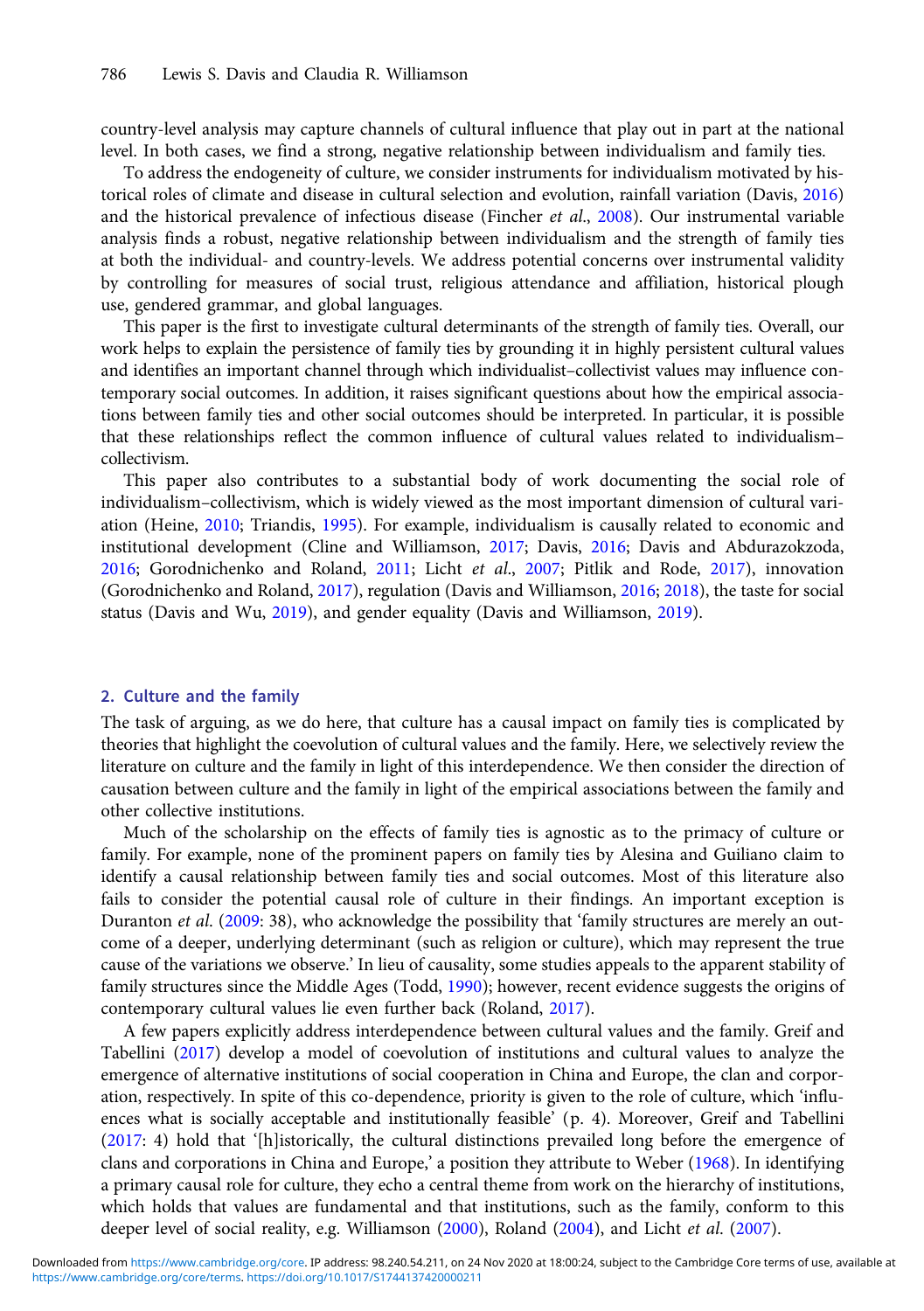Enke ([2019:](#page-15-0) 956) models the coevolution of family and systems of moral values that are closely associated with individualism and collectivism. He proceeds from the assumption that 'societies exhibit initial heterogeneity in the strength of extended family relationships,' so that cultural values reflect family structures, rather than vice versa. A potential criticism of this paper is that Enke does not discuss the possibility that cultural values, rather than family ties, influence social outcomes. Indeed, in his empirical analysis, Enke [\(2019](#page-15-0)) instruments for the strength of family ties with a measure of malarial ecology, an approach that is itself motivated by work on the pathogen stress theory of values developed by Fincher et al. ([2008\)](#page-15-0). However, Fincher et al. [\(2008\)](#page-15-0) and others interpret their theory as predicting variations in individualism–collectivism rather than variations in the strength of family ties (Cashdan and Steele, [2013](#page-16-0); Murray et al., [2011,](#page-16-0) 2013; Nikolaev and Salahodjaev,  $2017$ ; Van Leeuwen et al.,  $2012$ ), raising questions regarding both the validity of Enke's instrument and the interpretation of his empirical findings.

Additional insight comes from social psychological literature, which finds that collectivism is strongly associated with external validation, adaptability, an emphasis on fitting in, greater attention to in-group values, and low relational mobility (Gorodnichenko and Roland, [2012](#page-15-0)). These cognitive dispositions arguably act to increase the influence of a wide range of collective social institutions, including but not limited to the institution of the family. From this perspective, individualism and collectivism are fundamental to an individual's psychological makeup and, thus, have social consequences that extend well beyond their impact on the strength of family ties. Any correlation between cultural values and family ties is thus likely to be causal.<sup>2</sup>

An important source of evidence on the primacy of either culture or family ties comes from the empirical associations among different collective institutions. If variations in the strength of family ties play a key causal role in social evolution, then substitution across collectives ought to cause the strength of the family to vary inversely with the strength of other collective social institutions. That is, the state and church will tend to be weak where the family is strong, and vice versa. Substitution across collectives is evident, for example, in Greif [\(2006](#page-15-0)), who argues that changes in the religious regulation of marriage weakened the extended family networks, thereby increasing the relative advantage of voluntary, non-kinship-based institutions, such as city-states, guilds, monasteries, and the Church itself. Substitution across collectives is also central to concerns that the welfare state may undermine the strength of the family (Anderberg, [2007](#page-15-0)).

Although substitution across collectives appears possible, in general the strength of family ties varies directly with that of other collectives, an outcome that is consistent with the idea that cultural values underlie these variations. This is true, for example, of variations in collective organization associated with rainfall variation, which is positively associated with collectivism (Davis, [2016\)](#page-15-0), with church membership (Ager and Ciccone, [2018](#page-14-0)), and, as shown below, with family ties. Strong family ties are also associated with more authoritarian, less constrained states. For example, strong family ties are associated with lower levels of voter participation (Alesina and Giuliano, [2011](#page-14-0)) and lower institutional quality (Alesina and Giuliano, [2014\)](#page-14-0). The historical prevalence of infectious disease is positively associated with stronger family ties (Enke, [2019](#page-15-0)), authoritarian government (Thornhill et al, [2009\)](#page-16-0), and collectivist social values (Fincher et al., [2008](#page-15-0)).

The theoretical literature on culture and the family acknowledges the interdependence between these variables, and the empirical association between them is open to multiple interpretations, including that offered by Enke. However, historical analyses, psychological evidence, and pre-existing work on the pathogen theory of values clearly favor the priority of culture, assigning it a primary causal role in this association. Evidence of a positive relationship between the family and other collectives is also consistent with the presence of a common underlying causal force, such as cultural values.

<sup>&</sup>lt;sup>2</sup>The current focus on individualism does not exclude the possibility that other dimensions of cultural variation also play a role in determining the strength of family ties. For example, hierarchy may increase the authority of senior family members.

[https://www.cambridge.org/core/terms.](https://www.cambridge.org/core/terms) <https://doi.org/10.1017/S1744137420000211> Downloaded from [https://www.cambridge.org/core.](https://www.cambridge.org/core) IP address: 98.240.54.211, on 24 Nov 2020 at 18:00:24, subject to the Cambridge Core terms of use, available at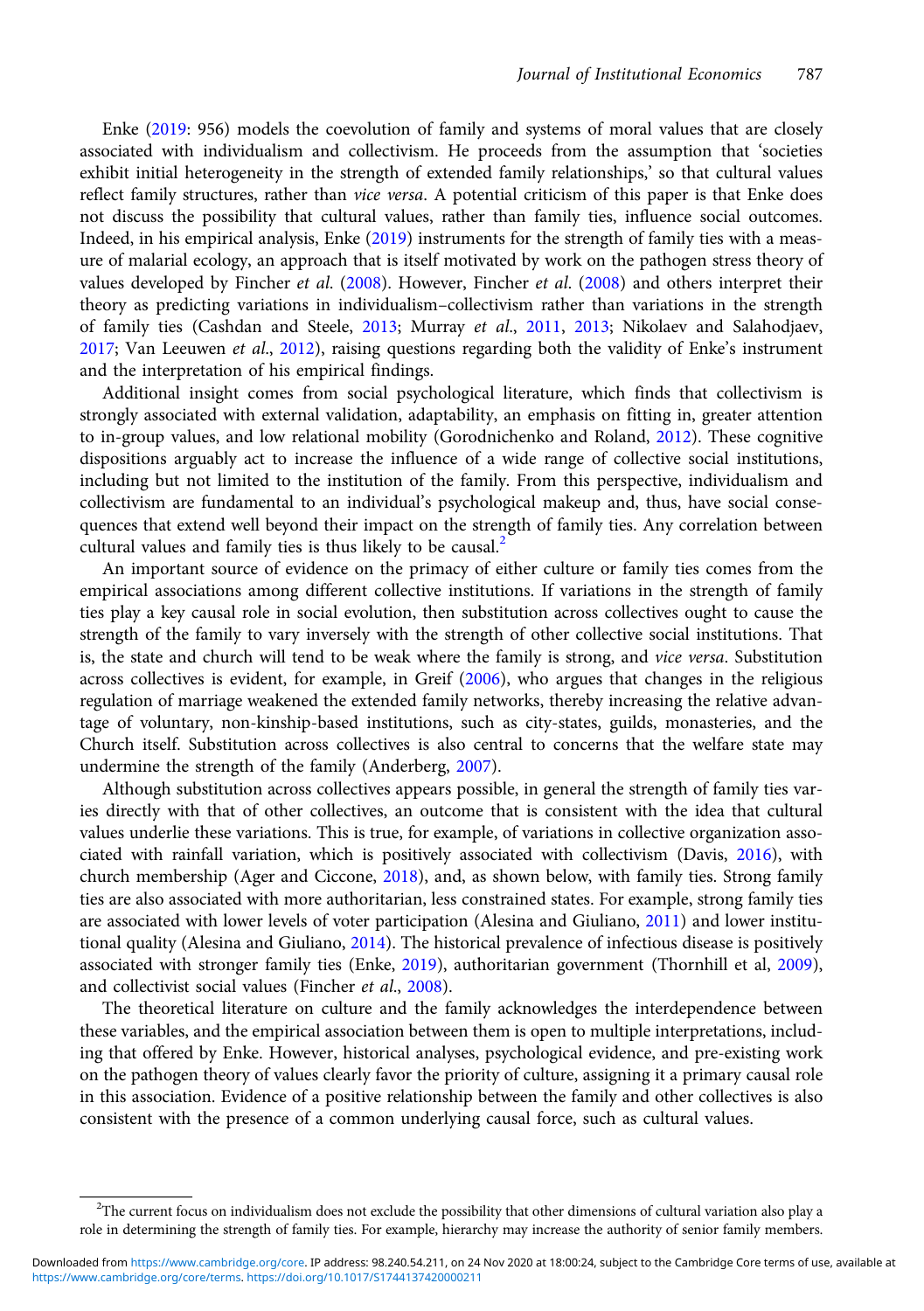## 3. Data

Our primary measures of individualism and the strength of family ties are constructed using data from the WVS. The use of measures derived from this source allows a direct comparison of our results from the country- and individual-level analyses. We use data from all available six waves, 1981–2014, of the WVS, thereby providing the most comprehensive analysis of the impact of individualism on family values.

Following Alesina and Giuliano ([2010\)](#page-14-0), we measure family ties using three questions from WVS, which capture beliefs on the importance of the family in an individual's life, the duties and responsibilities of parents and children, and the love and respect for one's own parents. A potential criticism of this approach is that it fails to capture important variation in the concept of family across societies, particularly regarding the role of extended family. In spite of this drawback, the index we construct has the considerable advantage of allowing direct comparisons to other work in this area.

The individual-level responses are combined by extracting the first principal component to create an individual-level family ties index. A higher number represents stronger family ties. To generate a country-level measure of the strength of family ties, we average the individual-level index across all respondents for a given country. A higher number indicates stronger family ties, and the index is standardized.

Our main independent variable is individualism, which is typically captured at the country-level (Hofstede, [2001;](#page-15-0) Schwartz, [1994\)](#page-16-0). In order to create an individual-level measure, we utilize questions from WVS that capture characteristics of individualism as described by Hofstede ([2001](#page-15-0)): individual responsibility, autonomy, the right to a private life, less conformity behavior, and market capitalism and competition.

Our construction of individualism largely follows Beugelsdijk et al. [\(2015](#page-15-0)), hereafter BMH, and includes three of the four questions they use: private versus government ownership of business and whether homosexuality or abortion is justified. The fourth question in BMH pertains to the priority of making parents proud, which may reflect the strength of family ties, making its use problematic here. We instead include a measure of the preference for individual versus government responsibility (Davis, [2016](#page-15-0)), which does not have a direct conceptual link to family ties. The use of questions that are conceptually linked to individualism but not directly linked to family ties strengthens our analysis. We create an individual-level individualism–collectivism index by extracting the first principal component from these four WVS questions, which we standardize. A higher score reflects a greater level of individualism.<sup>3</sup>

Appendix A lists each variable, data description, and corresponding WVS question for all individual-level and country-level data. Appendix C reports the individual-level summary statistics. The maximum number of observations is 110,274 from 68 countries. Appendix C also lists summary statistics for variables from the country-level data, which includes a number of controls that are not derived from the WVS but describe in Appendix A.

## 4. Country-level analysis

[Figure 1](#page-4-0) illustrates the correlation at the country level between family ties and individualism. As shown, individualism negatively relates to family ties with a significant correlation of −0.46. Individualistic countries, such as Sweden, Switzerland, and Germany also have weaker family ties. Collectivist countries with stronger family ties include Egypt, Zimbabwe, and Jordan.

<sup>&</sup>lt;sup>3</sup>We create a national individualism index by taking the mean of each question aggregated at the country-level and then extract the first principal component. Summary statistics of the principal component analyses are presented in Appendix B.

[https://www.cambridge.org/core/terms.](https://www.cambridge.org/core/terms) <https://doi.org/10.1017/S1744137420000211> Downloaded from [https://www.cambridge.org/core.](https://www.cambridge.org/core) IP address: 98.240.54.211, on 24 Nov 2020 at 18:00:24, subject to the Cambridge Core terms of use, available at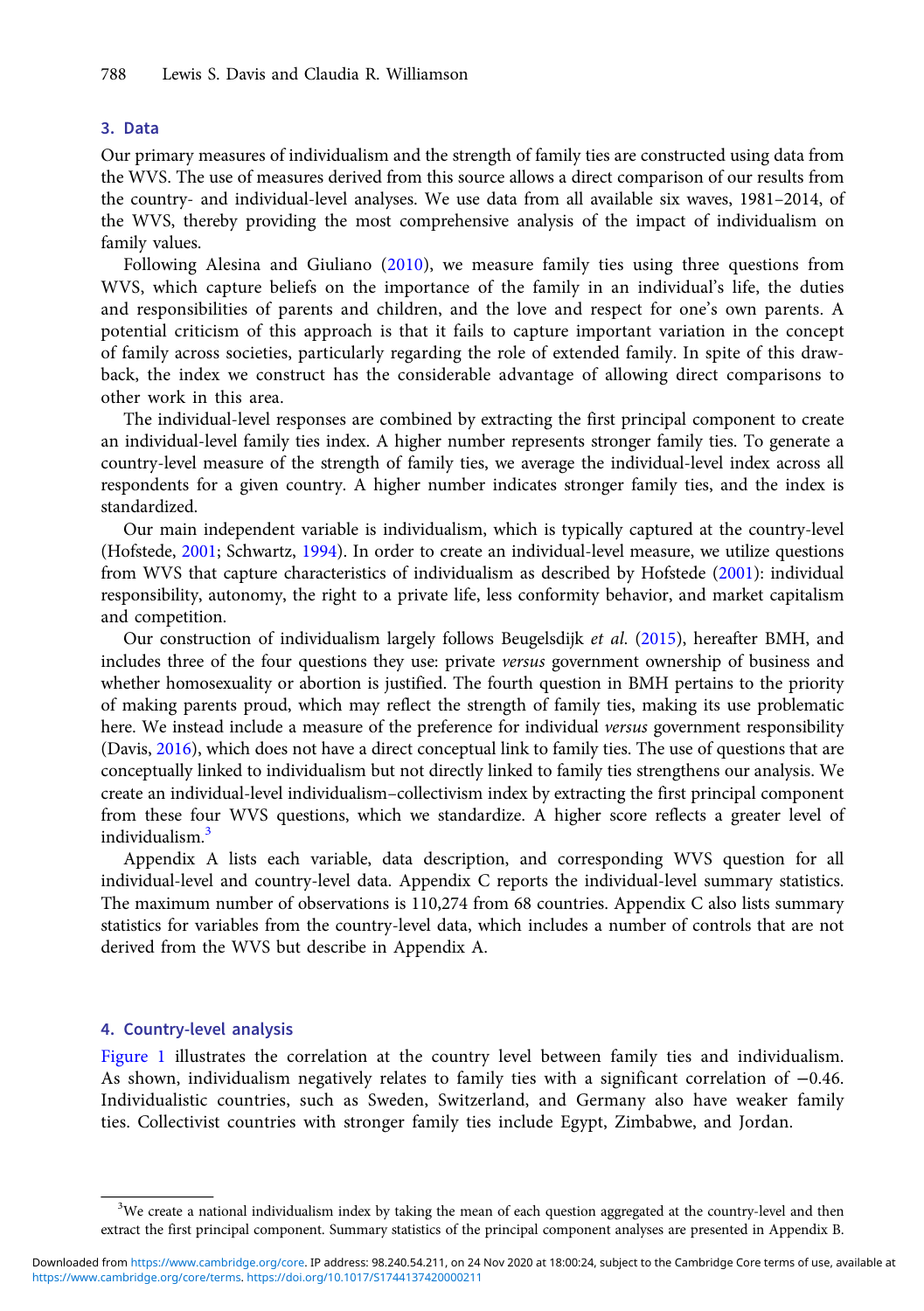<span id="page-4-0"></span>

Figure 1. Individualism and family ties, country-level correlation. Notes: Both indices are standardized.

## 4.1 Individualism measures and sensitivity checks

[Table 1](#page-5-0) provides evidence of the robustness to the relationship in Figure 1 by considering a series of regressions that includes alternative measures of individualism and control variables common in the family ties literature (Alesina and Giuliano, [2010](#page-14-0); [2014\)](#page-14-0). In each specification, we include a dummy variable for common law (La Porta et al., [2008](#page-15-0)), and measures of female/male labor force participation rate and primary girls/boys school enrollment rate, collected from World Development Indicators ([2018\)](#page-16-0). Standard errors are double clustered by country and year.

Column 1 reports the result using our constructed measure of individualism and finds a negative and significant correlation (at 1% level). A one standard deviation increase in individualism reduces family ties by 50% of a standard deviation. The adjusted R-squared suggests we are explaining 37% of the variation in family ties.

The next three columns use alternative measures of national individualism, including Hofstede's ([2001\)](#page-15-0) individualism–collectivism, BMH's ([2015](#page-15-0)) individualism index, and Schwartz's [\(1994\)](#page-16-0) embeddedness. We standardize each index for ease of comparison across specifications. As shown, all three alternative measures of individualism are negatively associated with the strength of family ties and significant at the 5% level or better. Column 5 includes period fixed effects.

Next, we address potential concerns about the manner in which we measure individualism. Two questions in our index reflect a preference for greater government involvement in economic life, and answers to these might reflect an individual's political ideology, trust in government, or current levels of public ownership in their country. Thus, we reconsider our baseline result controlling for measures of political ideology, trust in government, and government size (Gwartney et al., [2018\)](#page-15-0), first consecutively and then concurrently. As seen in columns 6 through 9, the coefficient on individualism is significant at the 1% level and highly stable in magnitude across these regressions.<sup>4</sup>

This result holds if we include a measure for democracy (polity2 from Polity IV), landlocked, regional controls, or log GDP per capita (WDI, [2018](#page-16-0)). The coefficient on individualism remains negative and significant at the 5% level or better in each regression, and its magnitude is highly consistent across specifications. The results also hold if we restrict the sample to Old and New World countries, respectively, to address concerns over international migration patterns. We do not tabulate these findings to save space.

<sup>&</sup>lt;sup>4</sup>Our results are similar if we restrict the sample to the 77 observations used in column 9.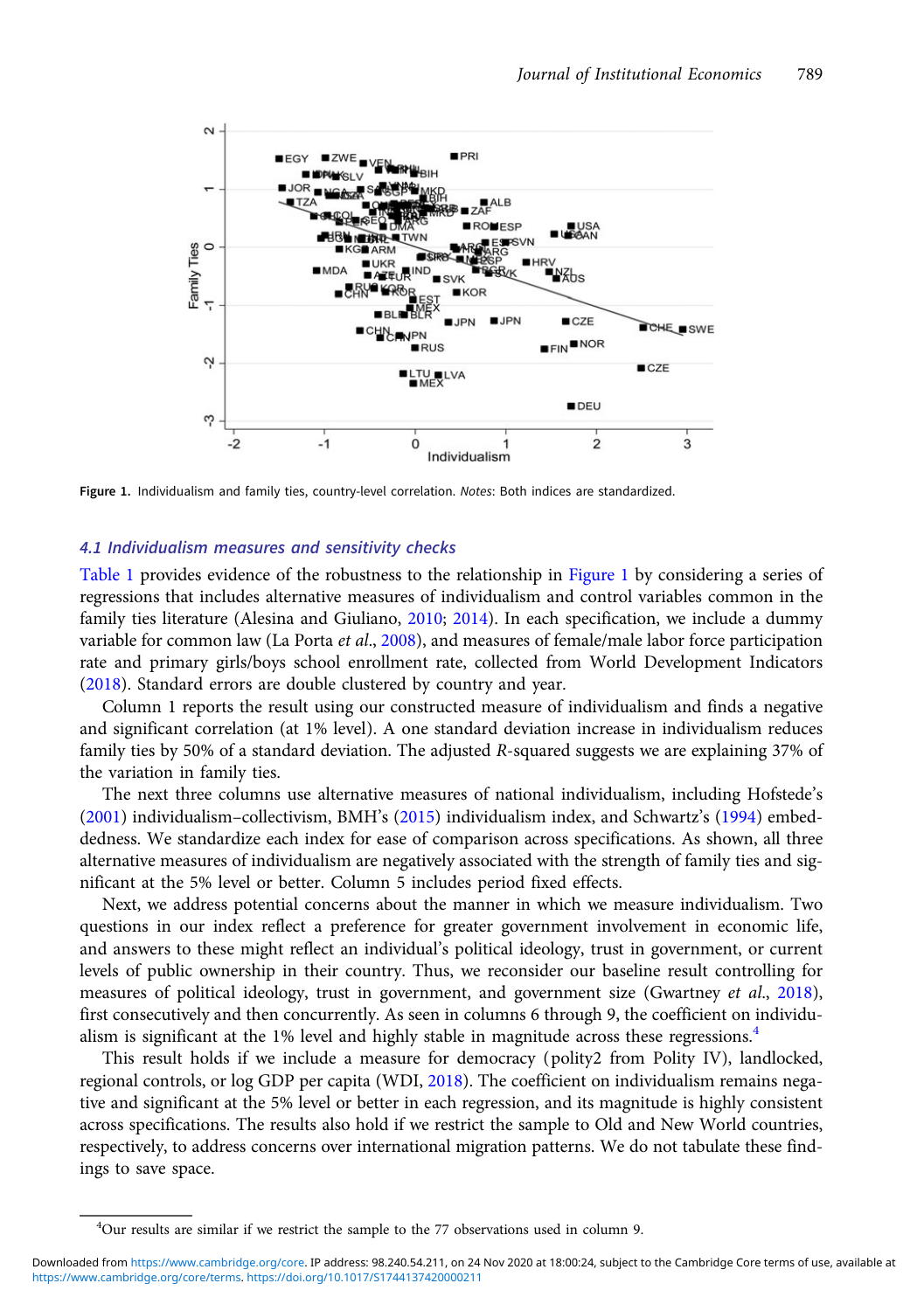#### <span id="page-5-0"></span>Table 1. Country-level analysis, individualism, and family ties

| Dep. Var: Family Ties     | (1)         | (2)        | (3)         | (4)        | (5)         | (6)         | (7)         | (8)         | (9)         |
|---------------------------|-------------|------------|-------------|------------|-------------|-------------|-------------|-------------|-------------|
|                           | OLS         | <b>OLS</b> | <b>OLS</b>  | <b>OLS</b> | <b>OLS</b>  | <b>OLS</b>  | <b>OLS</b>  | <b>OLS</b>  | <b>OLS</b>  |
| Individualism             | $-0.505***$ |            |             |            | $-0.414***$ | $-0.511***$ | $-0.549***$ | $-0.494***$ | $-0.531***$ |
|                           | $(-7.143)$  |            |             |            | $(-3.824)$  | $(-7.755)$  | $(-7.063)$  | $(-6.110)$  | $(-5.242)$  |
| Individualism_Hofstede    |             | $-0.377**$ |             |            |             |             |             |             |             |
|                           |             | $(-2.757)$ |             |            |             |             |             |             |             |
| Individualism_BMH         |             |            | $-0.680***$ |            |             |             |             |             |             |
|                           |             |            | $(-8.499)$  |            |             |             |             |             |             |
| Embeddedness              |             |            |             | $0.513**$  |             |             |             |             |             |
|                           |             |            |             | (2.801)    |             |             |             |             |             |
| Year FE                   | No          | No         | No          | No         | Yes         | No          | No          | No          | No          |
| Right wing                |             |            |             |            |             | $0.218***$  |             |             | 0.176       |
|                           |             |            |             |            |             | (2.058)     |             |             | (1.475)     |
| Government trust          |             |            |             |            |             |             | 0.017       |             | $-0.001$    |
|                           |             |            |             |            |             |             | (0.106)     |             | $(-0.005)$  |
| Government size           |             |            |             |            |             |             |             | 0.039       | 0.035       |
|                           |             |            |             |            |             |             |             | (0.602)     | (0.612)     |
| LFP, female/male          | $-0.012**$  | $-0.016*$  | $-0.006$    | $-0.025**$ | $-0.010*$   | $-0.006$    | $-0.007$    | $-0.010**$  | $-0.003$    |
|                           | $(-2.412)$  | $(-1.907)$ | $(-1.361)$  | $(-2.929)$ | $(-1.714)$  | $(-1.104)$  | $(-1.316)$  | $(-2.087)$  | $(-0.552)$  |
| Common law                | $1.029***$  | $1.140***$ | $0.549**$   | $1.020***$ | $0.881***$  | $0.889***$  | $0.861***$  | $0.937**$   | $0.735**$   |
|                           | (4.046)     | (4.878)    | (2.719)     | (4.294)    | (3.069)     | (4.043)     | (3.446)     | (3.405)     | (3.361)     |
| School enroll, girls/boys | $3.643*$    | 2.432      | 2.117       | $7.419**$  | 2.101       | 2.551       | 2.744       | 2.969       | 2.053       |
|                           | (1.901)     | (0.796)    | (1.270)     | (2.524)    | (1.237)     | (1.493)     | (1.475)     | (1.503)     | (1.234)     |
| Constant                  | $-3.005*$   | $-1.750$   | $-1.758$    | $-6.059**$ | $-1.879$    | $-3.500*$   | $-2.387$    | $-2.692$    | $-3.100$    |
|                           | $(-1.683)$  | $(-0.660)$ | $(-1.065)$  | $(-2.446)$ | $(-1.289)$  | $(-1.772)$  | $(-1.326)$  | $(-1.505)$  | $(-1.442)$  |
| No. of observations       | 90          | 69         | 75          | 56         | 90          | 86          | 81          | 87          | 77          |
| No. of countries          | 58          | 40         | 57          | 31         | 58          | 56          | 57          | 56          | 53          |
| Adj. R-squared            | 0.37        | 0.26       | 0.48        | 0.38       | 0.44        | 0.38        | 0.38        | 0.37        | 0.39        |

Notes: All indices are standardized. Standard errors are double clustered by country and year. T-statistics in parentheses. \*\*\*p < 0.001, \*\*p < 0.05, \*p < 0.10.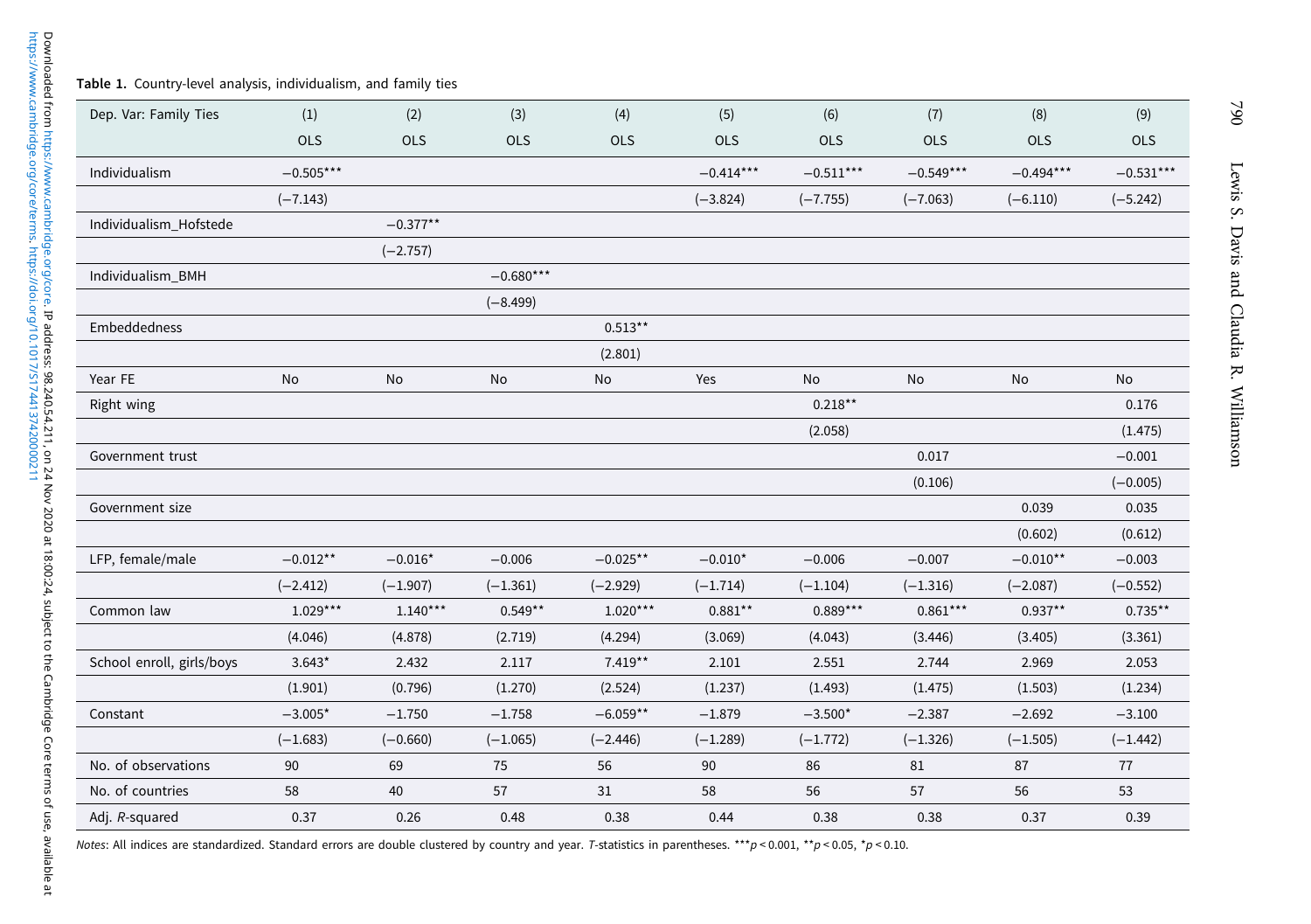Combined, the results in [Table 1](#page-5-0) indicate that there is a significant negative association between individualism and family ties across countries. This relationship is robust across alternative measures of individualism, to controls for political ideology, trust in government and government size. This gives us confidence to move forward using our constructed measure of individualism, which has the advantage of being available at both national and individual levels.

## 4.2 Instrumental variable estimation

The ordinary least squares (OLS) estimates may be biased due to omitted variables, reverse causality, and measurement error. For example, economic development may give rise to more modern perspectives regarding the family, undermining collectivist social norms. In addition, our measure of individualism combines information on beliefs about abortion and homosexuality that are likely linked to social processes influencing attitudes toward the family. A second concern, which applies to any survey-based data, regards the potential impact of measurement error on coefficient estimates. Consequently, the OLS results should not be interpreted as measures of the causal effect of individualism on family ties.

We address these concerns through an instrumental variable estimation strategy, with instruments drawn from the existing work linking contemporary levels of individualism to historical climatic and epidemiological environments in which a culture developed. In particular, we instrument for individualism using measures of ancestral rainfall variation and the ancestral prevalence of infectious disease.

Davis ([2016](#page-15-0)) demonstrates that historic rainfall variation is negatively associated with contemporary individualist values. Preindustrial societies subject to high levels of rainfall variation may develop collectivist values to facilitate informal arrangements for sharing agricultural risk. Collectivist attitudes increase the disutility of reneging on a risk sharing arrangement, and thus allow individuals to credibly commit to greater transfers in the face of an adverse income shock.

Historical prevalence of infectious disease is theoretical and empirically linked to the individual-ism-collectivism culture dimension (Cashdan and Steele, [2013](#page-15-0); Fincher et al., [2008](#page-15-0); Murray et al., [2011](#page-16-0), [2013;](#page-16-0) Nikolaev and Salahodjaev, [2017](#page-16-0); Van Leeuwen et al., [2012](#page-16-0)). Thornhill and Fincher ([2014\)](#page-16-0) argue that areas with more infectious disease prevalence adopt values and norms that discount individual rights of those outside their own network as a way to further prevent the spread of disease. Thus, societies with high prevalence of infectious diseases are more associated with collectivist values. Alternatively, regions experiencing low disease threat developed a value system associated with trust and tolerance of those outside their own network (Fincher et al., [2008\)](#page-15-0).

We construct measures of ancestral rainfall variation and disease prevalence by adjusting national measures of these variables for international migration during the modern period (Putterman and Weil, [2010](#page-16-0)). The resulting variables equal the expected levels of rainfall variation and disease prevalence in the country of ancestral origin of a randomly selected member of a country's current population. This approach reflects the deep historical roots of contemporary cultural values and is intended to control for the influence of international migration patterns on national cultural values.

In [Table 2,](#page-7-0) we reexamine the country-level analysis using IV estimation. Column 1 shows results for our baseline specification using ancestral rainfall variation and ancestry-adjusted historical prevalence of infectious disease to instrument for contemporary individualism. As seen, individualism's coefficient is negative and significant at the 1% level. This implies that the exogenous portion of individualism that is driven by disease prevalence and rainfall variation negatively predicts the strength of family ties. The estimated coefficient indicates that a one standard deviation increase in individualism reduces family ties by 79% of a standard deviation. This effect is larger than our OLS estimate, which is consistent with attenuation bias due to measurement error.

The penultimate row of [Table 2](#page-7-0) presents the first-stage F-statistic for the excluded instruments, which is comfortably above the conventional threshold for concern over weak instrument bias. Additional first-stage results are available in Appendix D.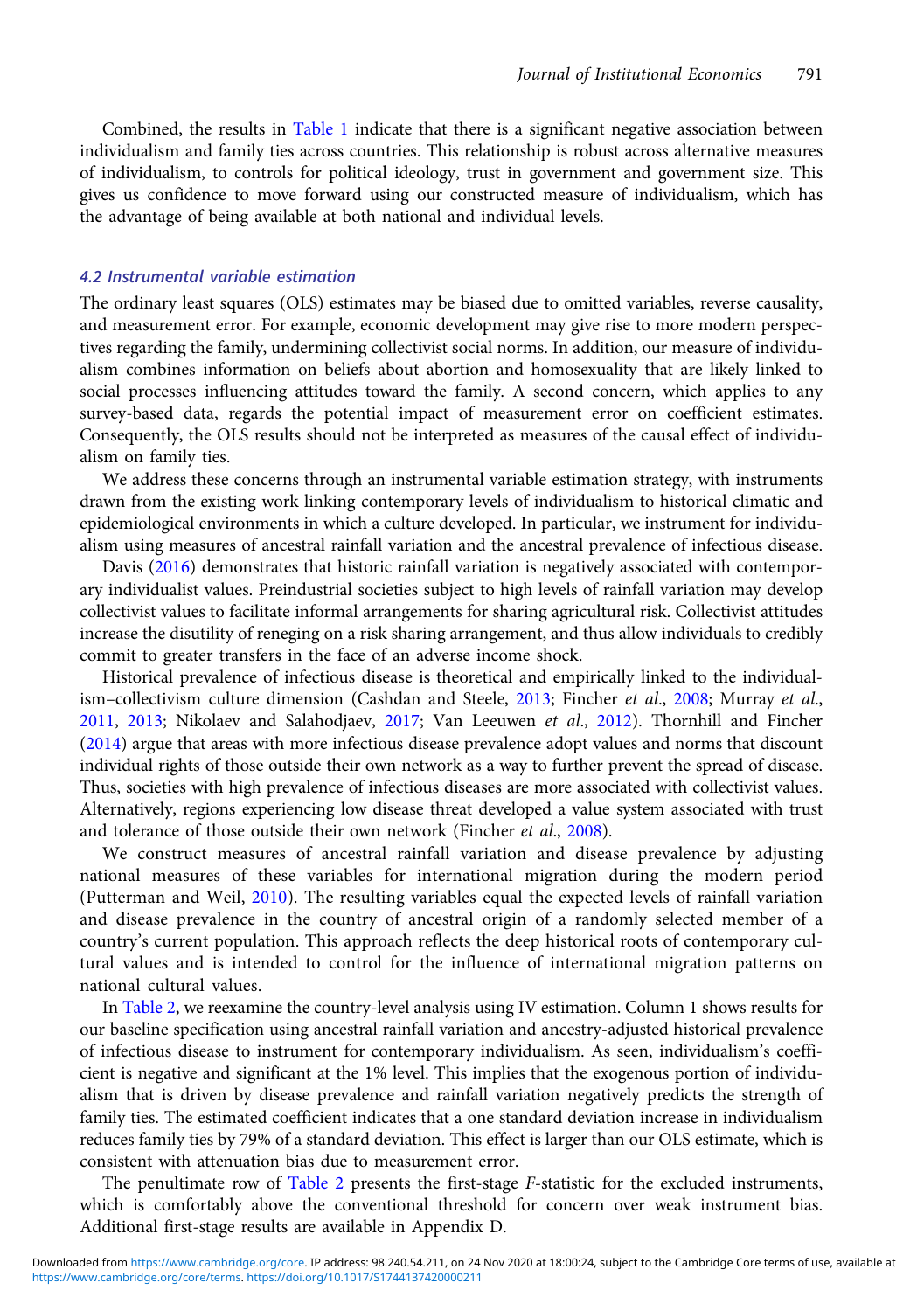#### <span id="page-7-0"></span>Table 2. Country-level instrumental variable analysis, second stage results

| Dep. Var: Family Ties        | (1)         | (2)                                                | (3)         | (4)                      | (5)                     | (6)        | (7)                      | (8)                     | (9)         |  |
|------------------------------|-------------|----------------------------------------------------|-------------|--------------------------|-------------------------|------------|--------------------------|-------------------------|-------------|--|
| Instruments                  |             | Adj. disease prevalence/Adj. rainfall<br>variation |             |                          | Adj. disease prevalence |            |                          | Adj. rainfall variation |             |  |
| Individualism                | $-0.785***$ | $-0.908***$                                        | $-0.622***$ | $-0.690**$               | $-0.889***$             | $-0.509**$ | $-0.866***$              | $-0.890***$             | $-0.715***$ |  |
|                              | $(-4.001)$  | $(-7.828)$                                         | $(-5.410)$  | $(-2.552)$               | $(-4.688)$              | $(-3.101)$ | $(-3.609)$               | $(-5.989)$              | $(-3.517)$  |  |
| LFP, female/male             | $-0.010*$   | $-0.002$                                           | $-0.006*$   | $-0.011*$                | $-0.002$                | $-0.006**$ | $-0.009*$                | $-0.003$                | $-0.005$    |  |
|                              | $(-1.958)$  | $(-0.639)$                                         | $(-1.835)$  | $(-1.902)$               | $(-0.466)$              | $(-2.149)$ | $(-1.811)$               | $(-0.611)$              | $(-1.329)$  |  |
| Common law                   | $1.154***$  | $0.961***$                                         | $0.762***$  | $1.106***$               | $0.929***$              | $0.687**$  | $1.177***$               | $0.957***$              | $0.812***$  |  |
|                              | (3.860)     | (3.877)                                            | (2.940)     | (4.291)                  | (4.006)                 | (3.181)    | (3.372)                  | (3.705)                 | (2.560)     |  |
| School enroll, girls/boys    | $5.248***$  | 4.844**                                            | $4.463*$    | $4.649**$                | $4.619**$               | 3.840*     | 5.708*                   | $4.751***$              | 4.926*      |  |
|                              | (2.068)     | (2.209)                                            | (1.871)     | (2.015)                  | (2.111)                 | (1.852)    | (1.794)                  | (2.007)                 | (1.679)     |  |
| Right wing                   |             | 0.210                                              |             |                          | 0.197                   |            |                          | 0.211                   |             |  |
|                              |             | (1.537)                                            |             |                          | (1.457)                 |            |                          | (1.539)                 |             |  |
| Government trust             |             | 0.261                                              |             |                          | 0.242                   |            |                          | 0.249                   |             |  |
|                              |             | (1.615)                                            |             |                          | (1.164)                 |            |                          | (1.602)                 |             |  |
| Trust                        |             |                                                    | $-0.937$    |                          |                         | $-1.226$   |                          |                         | $-0.752$    |  |
|                              |             |                                                    | $(-1.222)$  |                          |                         | $(-1.361)$ |                          |                         | $(-0.966)$  |  |
| Religious Attendance         |             |                                                    | $0.214**$   |                          |                         | $0.234**$  |                          |                         | $0.195***$  |  |
|                              |             |                                                    | (2.705)     |                          |                         | (3.195)    |                          |                         | (2.235)     |  |
| Constant                     | $-4.743*$   | $-6.580***$                                        | $-4.883*$   | $-4.122*$                | $-6.264**$              | $-4.250*$  | $-5.247$                 | $-6.457**$              | $-5.349$    |  |
|                              | $(-1.899)$  | $(-3.452)$                                         | $(-1.781)$  | $(-1.820)$               | $(-3.023)$              | $(-1.781)$ | $(-1.643)$               | $(-2.932)$              | $(-1.605)$  |  |
| No. of observations          | 86          | 75                                                 | 84          | 87                       | 76                      | 85         | 86                       | 75                      | 84          |  |
| No. of countries             | 55          | 52                                                 | 55          | 56                       | 53                      | 56         | 55                       | 52                      | 55          |  |
| Adj. R-squared               | 0.33        | 0.29                                               | 0.47        | 0.35                     | 0.29                    | 0.50       | 0.29                     | 0.30                    | 0.42        |  |
| F-stat. excluded instruments | 22.66       | 18.01                                              | 32.26       | 25.42                    | 17.97                   | 32.01      | 45.90                    | 36.08                   | 35.69       |  |
| Hansen $J$ p-value           | 0.62        | 0.88                                               | 0.52        | $\overline{\phantom{0}}$ |                         |            | $\overline{\phantom{0}}$ |                         |             |  |

Notes: All indices are standardized. Instruments include ancestry-adjusted disease prevalence and ancestry-adjusted rainfall variation. Standard errors are double clustered by country and year. 7-statistics ir<br>parentheses.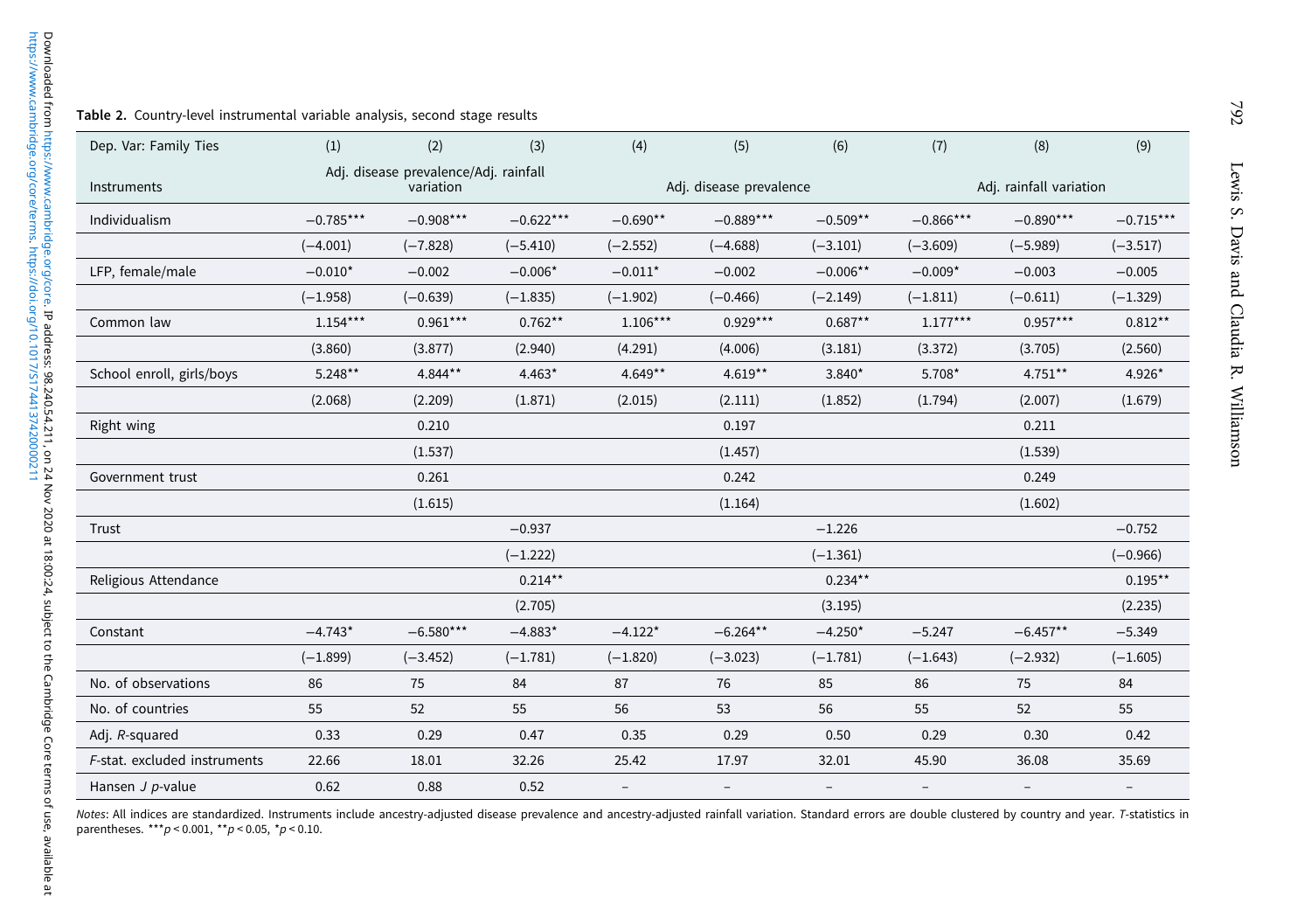Next, we address specific concerns regarding the exclusion restriction. One concern is that the instruments may be linked to attitudes toward government. For example, historical prevalence of infectious disease may increase the tolerance for the restriction of individual rights in the name of public health objectives. Similarly, rainfall variation may increase the demand for social insurance. To control for these possibilities, we include two measures of attitudes toward government, political ideology and government trust, discussed above. As seen in column 2, however, the inclusion of these variables has no appreciable effect on our findings.

Second, rainfall variation is linked to social outcomes that are plausibly correlated with the strength of family ties, including social trust (Buggle and Durante, [2017\)](#page-15-0) and religiosity (Ager and Ciccone, [2018](#page-14-0)). To address these concerns, we consider a specification that controls for national levels of social trust and the frequency of attendance at religious services. As seen in column 3, individualism's effect is robust to these inclusions.

The remaining columns of [Table 2](#page-7-0) present regressions using the two instruments individually. As seen, our results are consonant with those using the instruments simultaneously. In particular, we find that the exogenous component of individualism has a negative, statistically significant and highly stable relationship with family ties in all six regressions.

For our instruments to be valid, they must affect family ties indirectly, through their influence on individualism–collectivism, rather than through some other channel. Although the absence of an alternative channel of influence from our instruments to family ties cannot be proven, we believe the available evidence clearly indicates that the primary channel of influence runs from climatic and ecological variables to individualism–collectivism and then to family ties. As noted in Section 2, the evidence is particularly strong with respect to rainfall variation. Not only is rainfall variation positively correlated with the strength of non-family collectives, including religious and political institutions, but Buggle and Durante [\(2017](#page-15-0): 7) argue directly against a potential role for the family in mediating against agricultural risk, suggesting that '[family- and kin-related] networks are generally too small and spatially concentrated to provide insurance against climatic risk.'

The challenge with respect to disease prevalence is greater, as Enke ([2019](#page-15-0): 981) has argued that this variable is an acceptable instrument for family ties, on the basis that 'under high pathogen threat, strong localized extended family ties are beneficial because they reduce the need to travel for cooperation and trade,' and thereby reduce infection risk. Although plausible, we find this argument overly narrow. A plain reading of psychological and biological literature on the pathogen stress theory of values suggests that Enke's evidence linking pathogen stress and family ties is one expression of a more general relationship between disease prevalence and collectivism. Pathogen stress affects not just family ties, but the strength of in-group, out-group distinctions, including ethnocentrism and xenophobia (Fincher et al., [2008\)](#page-15-0), taste for social conformity and authoritarianism, and tolerance of dissent (Murray et al., [2013](#page-16-0)).

Additional evidence in support of the exclusion restriction is found in the bottom row of the table, where we report  $p$ -values for the Hansen *J* statistic. Our results consistently indicate that we cannot reject the null hypothesis that the instruments are valid, conditional on at least one instrument being valid. Overall, the results of our IV regressions confirm and strengthen those from our OLS regressions. That is, there appears to be an economically significant, robust, negative relationship between individualism and the strength of family ties.

#### 5. Individual-level analysis

A key strength of conducting individual-level analysis is that we can control for country fixed effects, and thus for the role of time-invariant country-level omitted variables. However, since national culture is itself a (largely) time-invariant country-level variable, doing so also changes the interpretation of our results. In this section, we investigate how individual variation in individualism is related to the strength of family ties, holding national culture constant. That is, we are observing the impact of variations in individual values in a uniform cultural environment. In spite of this more limited focus,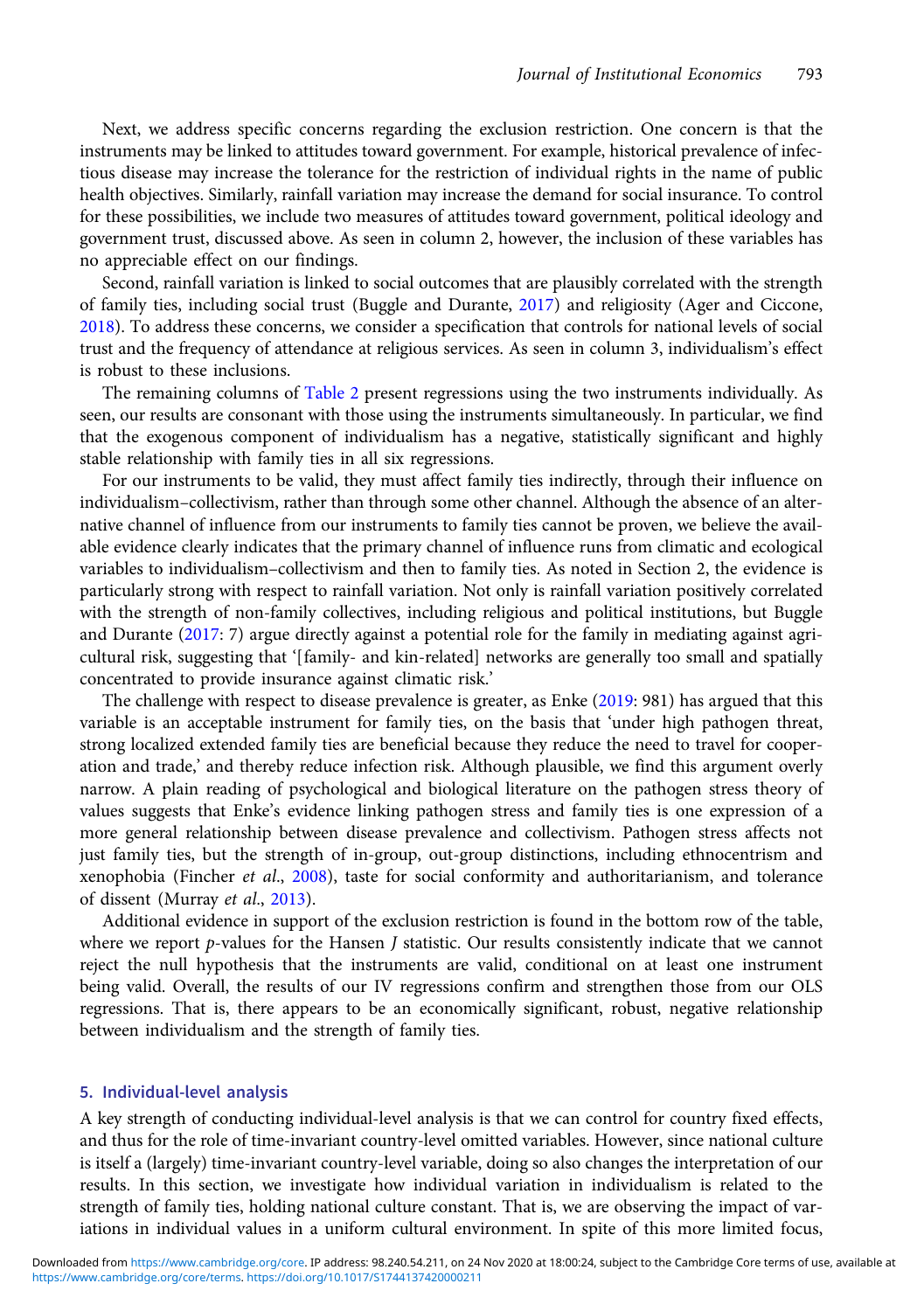individual-level analysis provides greater confidence that the empirical relationships identified are correctly attributed to individualism.

## 5.1 Individual-level OLS analysis

We follow Alesina and Giuliano [\(2014\)](#page-14-0) in choosing the baseline controls: age, age-squared, and a dummy variable equal to 1 if female. Standard errors are double clustered by country and wave. Country and wave dummies are also included.

[Table 3](#page-10-0) presents the OLS results. As seen in the first column, individualism significantly reduces the strength of family ties. A one standard deviation increase in individualism is associated with 17.2% of a standard deviation reduction in the strength of family ties. The coefficient on individualism in this specification is also roughly one-third the size of that in the comparable cross-country regression, e.g. [Table 1,](#page-5-0) column 1. Thus, roughly one-third of the relationship between individualism and family ties appears to reflect the role of individual values and roughly two-thirds reflects the impact of country-level mechanisms, including social norms and national institutions.

The next three estimations, columns 2–4, report a strong, statistically significant association between individualism and the individual components of family ties. Thus, the empirical relationship between individualism and family ties is not driven by any one component of our index.

In columns 5–8, we consider the relationship between family ties and each of the four subcomponents of our individualism index. All of subcomponents have the expected sign and are significant at the 5% level. In column 9, we consider the two state-oriented measures of individualism, which reflect tastes for private ownership and individual responsibility, simultaneously, and in column 10, we enter all four components simultaneously. Our results indicate that the independent variation in each component of the index is significantly related to the strength of family ties. Particularly important are our results in column 10, which are consistent with the idea that individuals apply a single set of values across very different social institutions, family and the state. More generally, these results bolster our confidence that our findings are related to individualism as a whole and not to any one component of our index.

Next, we check for omitted variable bias. We augment our baseline specification to control for additional demographic variables, including a dummy variable equal to 1 if married, income scale, and level of education. These variables may be view as 'bad controls' if they are in part determined by individualism. However, their inclusion increases our confidence that the relationship between individualism and family ties is not spurious. As reported in [Table 4](#page-11-0), column 1, our results are not sensitive to these inclusions.

Religion is associated with traditional views of the family (Guiso et al., [2003;](#page-15-0) Seguino, [2011](#page-16-0)). Religious affiliation is also correlated with individualism (Davis, [2019](#page-15-0)), raising the concern that our results are spurious. Thus, we include dummy variables for individual religious affiliation as Protestant, Catholic, Muslim, Hindu, Buddhist, or other religion. The reference category is nonreligious. As seen in column 2, the association between individualism and family ties is robust to this inclusion. The magnitude of the estimated effect is not substantially affected.

We further check the sensitivity of our results by including two variables associated with patriarchal attitudes and gender inequality since these may affect family structure. First, we add a measure of his-torical plough use. Alesina et al. ([2013](#page-14-0)) establish that historical plough use is associated with a preindustrial gender division of labor and lower levels of contemporary female labor force participation. Thus, historical plough usage could alter the structure of the family unit. To control for this potential impact, we include the share of the regional population belonging to ethnic groups that used the heavy plough. As reported in column 3, individualism is robust to this inclusion.

Next, we incorporate the effect of speaking a gendered language, defined as a language in which biological gender plays an important role in the grammar of nouns and pronouns. Speaking a gendered language is associated with traditional gender roles and gender inequality (Davis and Reynolds, [2018;](#page-15-0) Gay et al., [2013](#page-15-0); Mavisakalyan, [2015\)](#page-16-0), which may influence the strength of family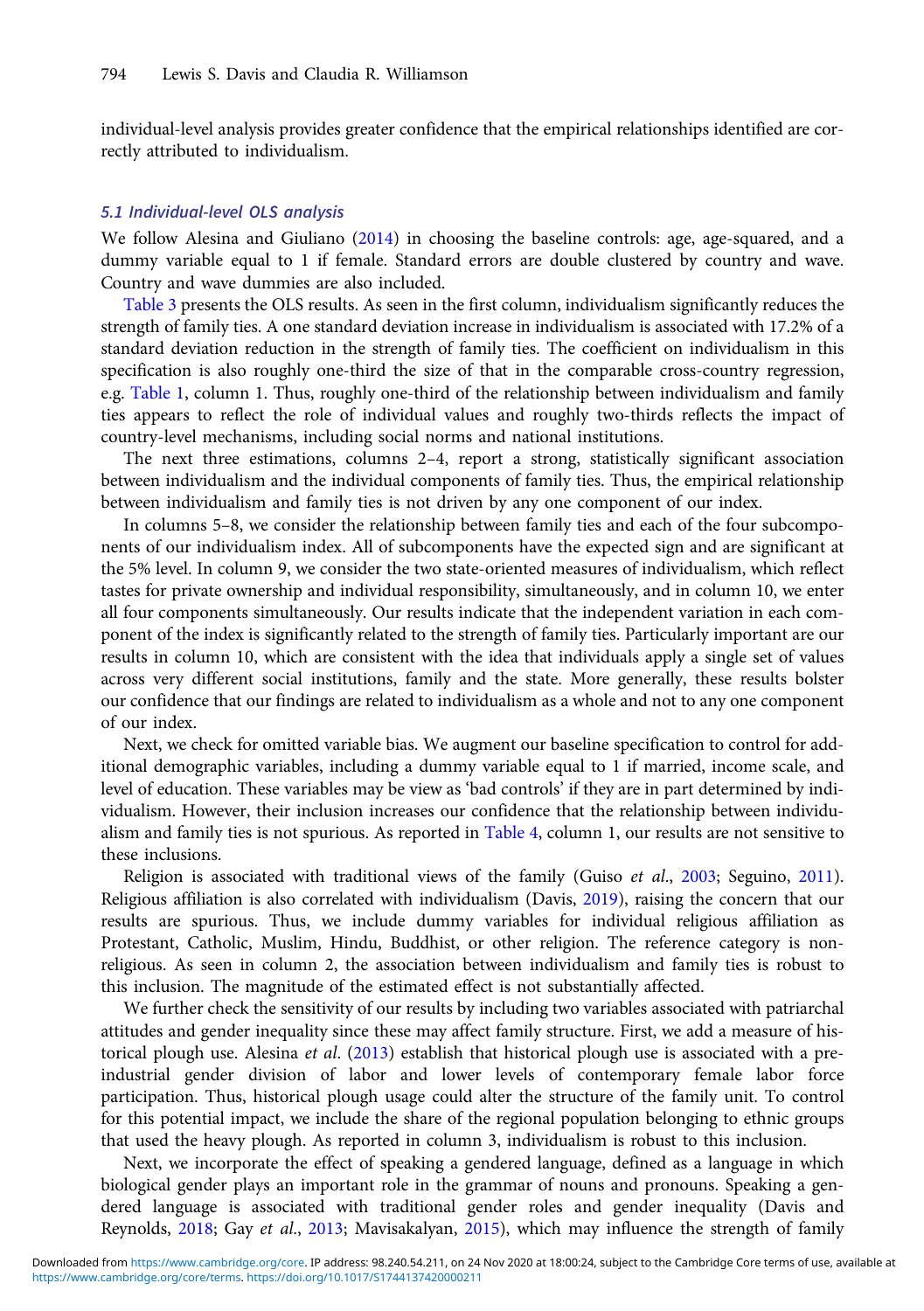<span id="page-10-0"></span>

|                                  | (1)         | (2)                 | (3)                  | (4)                          | (5)         | (6)         | (7)         | (8)         | (9)         | (10)        |
|----------------------------------|-------------|---------------------|----------------------|------------------------------|-------------|-------------|-------------|-------------|-------------|-------------|
| Dep. Var:                        | Family ties | Family<br>important | Parents have<br>life | Parents earn<br>respect/love | Family ties | Family ties | Family ties | Family ties | Family ties | Family ties |
| Individualism                    | $-0.172***$ | $-0.003***$         | $0.041***$           | $0.059***$                   |             |             |             |             |             |             |
|                                  | $(-7.424)$  | $(-4.264)$          | (7.670)              | (7.306)                      |             |             |             |             |             |             |
| Private ownership                |             |                     |                      |                              | $-0.008**$  |             |             |             | $-0.008**$  | $-0.006*$   |
|                                  |             |                     |                      |                              | $(-2.315)$  |             |             |             | $(-2.223)$  | $(-1.941)$  |
| Individual responsibility        |             |                     |                      |                              |             | $-0.008**$  |             |             | $-0.007**$  | $-0.006**$  |
|                                  |             |                     |                      |                              |             | $(-2.190)$  |             |             | $(-2.031)$  | $-(2.299)$  |
| Never justifiable: homosexuality |             |                     |                      |                              |             |             | $0.048***$  |             |             | $0.035***$  |
|                                  |             |                     |                      |                              |             |             | (6.727)     |             |             | (5.453)     |
| Never justifiable: abortion      |             |                     |                      |                              |             |             |             | $0.044***$  |             | $0.032***$  |
|                                  |             |                     |                      |                              |             |             |             | (10.078)    |             | (11.636)    |
| Age                              | $0.016***$  | $0.001***$          | $-0.005***$          | $-0.000$                     | $0.015***$  | $0.015***$  | $0.015***$  | $0.016***$  | $0.015***$  | $0.016***$  |
|                                  | (5.322)     | (2.530)             | $(-5.511)$           | $(-1.200)$                   | (5.469)     | (5.397)     | (5.618)     | (5.214)     | (5.412)     | (5.365)     |
| Age-squared                      | $-0.000***$ | $-0.000**$          | $0.000***$           | $-0.000*$                    | $-0.000***$ | $-0.000***$ | $-0.000***$ | $-0.000***$ | $-0.000***$ | $-0.000***$ |
|                                  | $(-4.545)$  | $(-2.574)$          | (3.910)              | $(-1.790)$                   | $(-4.137)$  | $(-4.113)$  | $(-4.499)$  | $(-4.500)$  | $(-4.128)$  | $(-4.543)$  |
| Female                           | $0.069***$  | $0.004***$          | $-0.008**$           | $-0.009**$                   | $0.063***$  | $0.065***$  | $0.077***$  | $0.066***$  | $0.062***$  | $0.070***$  |
|                                  | (5.866)     | (3.020)             | $(-2.223)$           | $(-2.763)$                   | (6.457)     | (6.258)     | (5.899)     | (6.097)     | (6.432)     | (6.136)     |
| Wave dummies                     | Yes         | Yes                 | Yes                  | Yes                          | Yes         | Yes         | Yes         | Yes         | Yes         | Yes         |
| Country dummies                  | Yes         | Yes                 | Yes                  | Yes                          | Yes         | Yes         | Yes         | Yes         | Yes         | Yes         |
| Constant                         | $-0.206**$  | $0.984***$          | $1.205***$           | $1.155***$                   | $-0.249**$  | $-0.237**$  | $-0.010$    | $-0.085$    | $-0.281**$  | $-0.053$    |
|                                  | $(-2.338)$  | (126.119)           | (62.058)             | (157.992)                    | $(-2.529)$  | $(-2.491)$  | $(-0.155)$  | $(-1.041)$  | $(-2.601)$  | $(-0.653)$  |
| No. of observations              | 110,274     | 110,274             | 110,274              | 110,274                      | 110,274     | 110,274     | 110,274     | 110,274     | 110,274     | 110,274     |
| No. of countries                 | 68          | 68                  | 68                   | 68                           | 68          | 68          | 68          | 68          | 68          | 68          |
| Adj. R-squared                   | 0.12        | 0.01                | 0.10                 | 0.08                         | 0.10        | 0.10        | 0.11        | 0.11        | 0.10        | 0.12        |

Notes: All indices are standardized. Standard errors are double clustered by country and wave. T-statistics in parentheses. \*\*\*p < 0.001, \*\*p < 0.05, \*p < 0.10.

795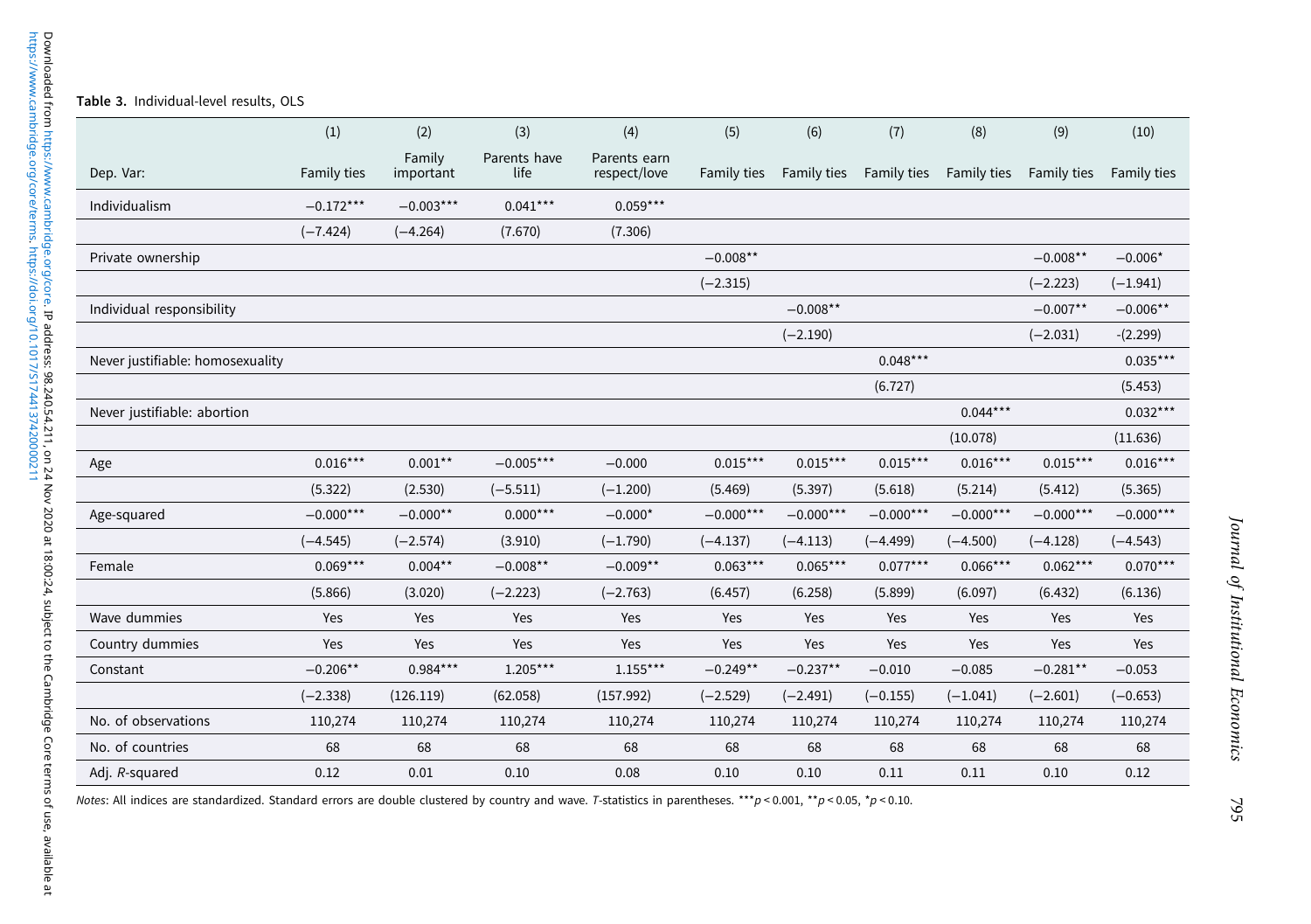<span id="page-11-0"></span>

|  | Table 4. Individual-level results, OLS, additional controls |  |  |  |  |
|--|-------------------------------------------------------------|--|--|--|--|
|--|-------------------------------------------------------------|--|--|--|--|

| Dep. Var: Family Ties       | (1)         | (2)         | (3)         | (4)         | (5)         | (6)         | (7)         |
|-----------------------------|-------------|-------------|-------------|-------------|-------------|-------------|-------------|
| Individualism               | $-0.161***$ | $-0.154***$ | $-0.157***$ | $-0.154***$ | $-0.157***$ | $-0.153***$ | $-0.172***$ |
|                             | $(-5.573)$  | $(-5.096)$  | $(-5.574)$  | $(-4.077)$  | $(-4.927)$  | $(-4.353)$  | $(-4.697)$  |
| Religion controls           | No          | Yes         | Yes         | Yes         | Yes         | Yes         | Yes         |
| Plough                      |             |             | 0.017       |             |             |             | $-0.026$    |
|                             |             |             | (0.208)     |             |             |             | $(-0.421)$  |
| Gendered language           |             |             |             | $-0.013$    |             |             | $0.062**$   |
|                             |             |             |             | $(-0.309)$  |             |             | (3.185)     |
| Right wing                  |             |             |             |             | $0.011***$  |             | $0.015***$  |
|                             |             |             |             |             | (3.856)     |             | (3.479)     |
| Government trust            |             |             |             |             |             | $-0.038***$ | $-0.040**$  |
|                             |             |             |             |             |             | $(-5.408)$  | $(-3.288)$  |
| Baseline controls           | Yes         | Yes         | Yes         | Yes         | Yes         | Yes         | Yes         |
| Income, education, marriage | Yes         | Yes         | Yes         | Yes         | Yes         | Yes         | Yes         |
| Wave dummies                | Yes         | Yes         | Yes         | Yes         | Yes         | Yes         | Yes         |
| Country dummies             | Yes         | Yes         | Yes         | Yes         | Yes         | Yes         | Yes         |
| Constant                    | $-0.090$    | $-0.592***$ | $-0.526***$ | $0.426**$   | $-0.276**$  | $-0.494***$ | $-1.379***$ |
|                             | $(-0.951)$  | $(-7.054)$  | $(-4.049)$  | (3.393)     | $(-3.059)$  | $(-5.185)$  | $(-9.526)$  |
| No. of observations         | 87,447      | 84,686      | 42,188      | 36,159      | 66,611      | 73,267      | 13,815      |
| No. of countries            | 65          | 65          | 50          | 45          | 61          | 61          | 31          |
| Adj. R-squared              | 0.13        | 0.13        | 0.12        | 0.12        | 0.12        | 0.13        | 0.09        |

Notes: All regressions include baseline controls: age, age-squared, dummy variable for female. Religion controls include dummy variables equal to 1 if individual belongs to Protestant, Catholic, Muslim, Hindu<br>Buddhist, or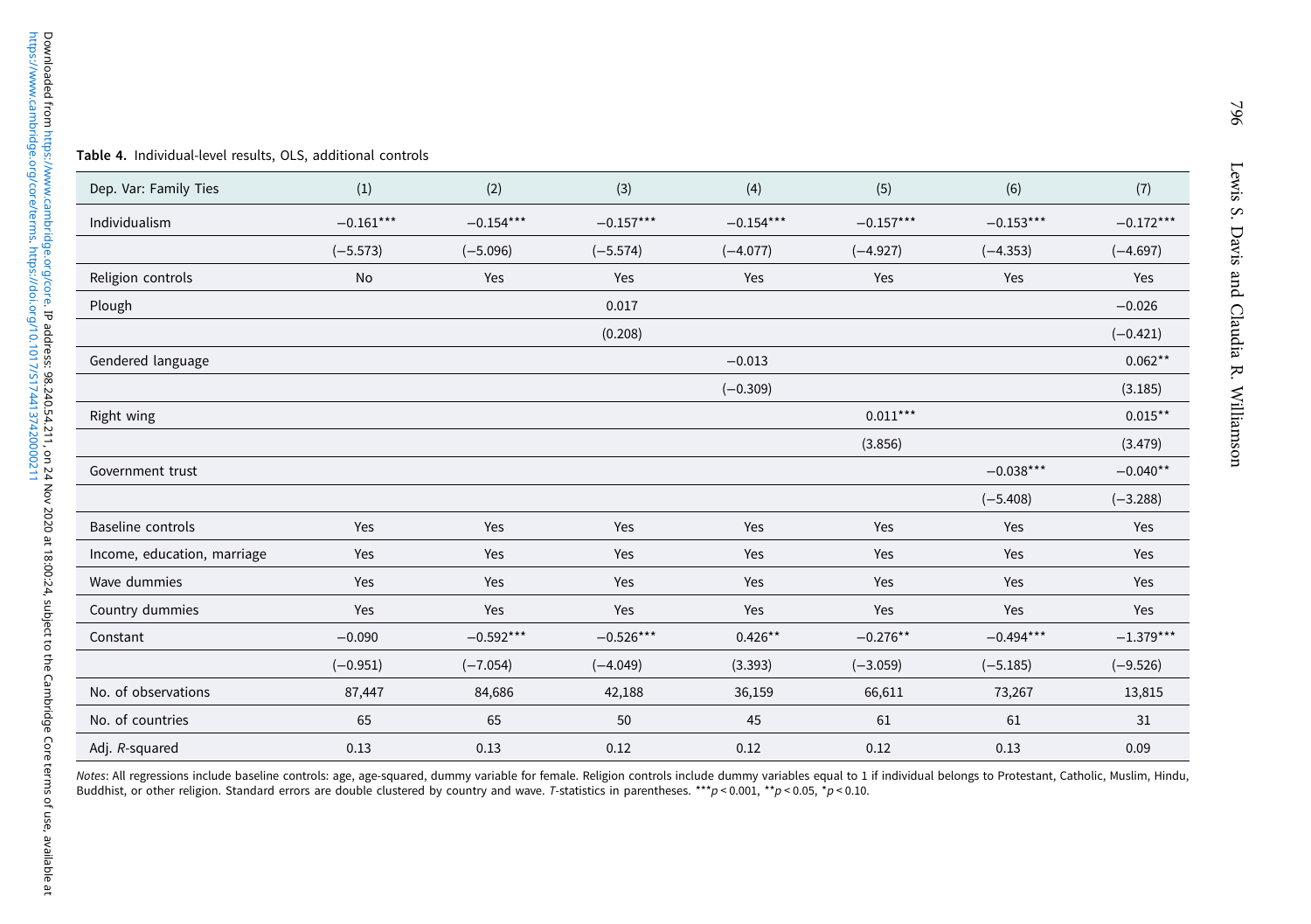ties. Thus, in column 4, we include an index that reflects the gender intensity of nouns and pronouns in the language an individual speaks at home. Individualism has the expected sign and is significant at the one percent level in this specification.

In columns 5 and 6, we include measures of political ideology and government trust, respectively, which helps us to distinguish between individualism and a taste for government, per se. In each specification, individualism retains its sign and significance. Finally, in column 7, we consider a specification in which we control for all additional variables simultaneously. As seen, our key result is robust to the inclusion of these additional controls. However, we also note the significant drop in the number of observations, which suggests caution in making direct comparison across specifications.<sup>5</sup>

### 5.2 Individual-level IV estimation

Next, we address concerns over bias due to the endogeneity of individualism and errors in its measurement. As above, we address these issues by instrumenting for individualism with variables measuring aspects of the climatic and epidemiological environment of an individual's ancestors. We link information on rainfall variation and disease prevalence to WVS survey respondents using the lan-guage an individual speaks at home and information from Ethnologue (Lewis, [2009](#page-15-0)) on the geographic coordinates indicating the centroid of a language's point of origin. This provides measures of exogenous agricultural risk and disease prevalence faced by ancestors of those speaking a given language. The use of these instruments limits our sample because language information is only available for Waves 3–5 of the WVS, and the sample is limited to the overlap of languages covered by the WVS and Ethnologue. The resulting sample has up to 54,533 observations.

[Table 5](#page-13-0) presents our results. Column 1 reports the baseline specification. The coefficient of individualism is negative and significance. Thus, the exogenous portion of individualism that is driven by disease prevalence and rainfall variation is negatively related to family ties. The IV coefficient in our baseline specification is twice that in the equivalent OLS estimation. This finding is consistent with attenuation bias due to measurement error, but it may also reflect the local average treatment effects of the instruments. In particular, the IV regression restricts attention to variations in individual values that are uniform within a given language group and, thus, reflect variations in values that are consistent with social norms held by the language group. The IV coefficient is also about 44% of the equivalent cross-country coefficient, suggesting that roughly half of the effect of individualism acts through national channels.

In columns 2 and 3, we present results using the two instruments individually. The coefficient on individualism is significant at the 5% level in column 2 and is marginally significant in column 3 (at 12% level). The final row of [Table 5](#page-13-0) presents first-stage F-statistics. These are all significantly above the threshold for concern over weak instrument bias. First-stage regressions are presented in Appendix E.

Column 4 reports the baseline specification with additional demographic controls. Individualism remains negative and significant.

Next, we consider specific concerns related to the exclusion restriction. As noted above, rainfall variation is linked to trust and church membership, raising concern over instrumental validity. We address these concerns in specification 5 by controlling for generalized trust and the frequency of attendance at religious services. Individualism's coefficient is virtually unaffected.

A second potential violation of the exclusion restriction concerns the relationship between language and religion. Certain languages, Spanish and Arabic, for example, are highly correlated with religious affiliation. Religious affiliation may have an independent effect on individualism and collectivism (Davis, [2019](#page-15-0)), which raises the possibility that language-based instruments are simply proxies for religious affiliation. We address this concern by controlling for individual religious affiliation. As seen in column 6, the relationship between individualism and family ties is robust to this specification.

<sup>5</sup> Results are similar if we restrict our sample to the observations used in column 7. Results in this table are also robust to dropping controls for marriage, income, and education. Untabulated results are available upon request.

[https://www.cambridge.org/core/terms.](https://www.cambridge.org/core/terms) <https://doi.org/10.1017/S1744137420000211> Downloaded from [https://www.cambridge.org/core.](https://www.cambridge.org/core) IP address: 98.240.54.211, on 24 Nov 2020 at 18:00:24, subject to the Cambridge Core terms of use, available at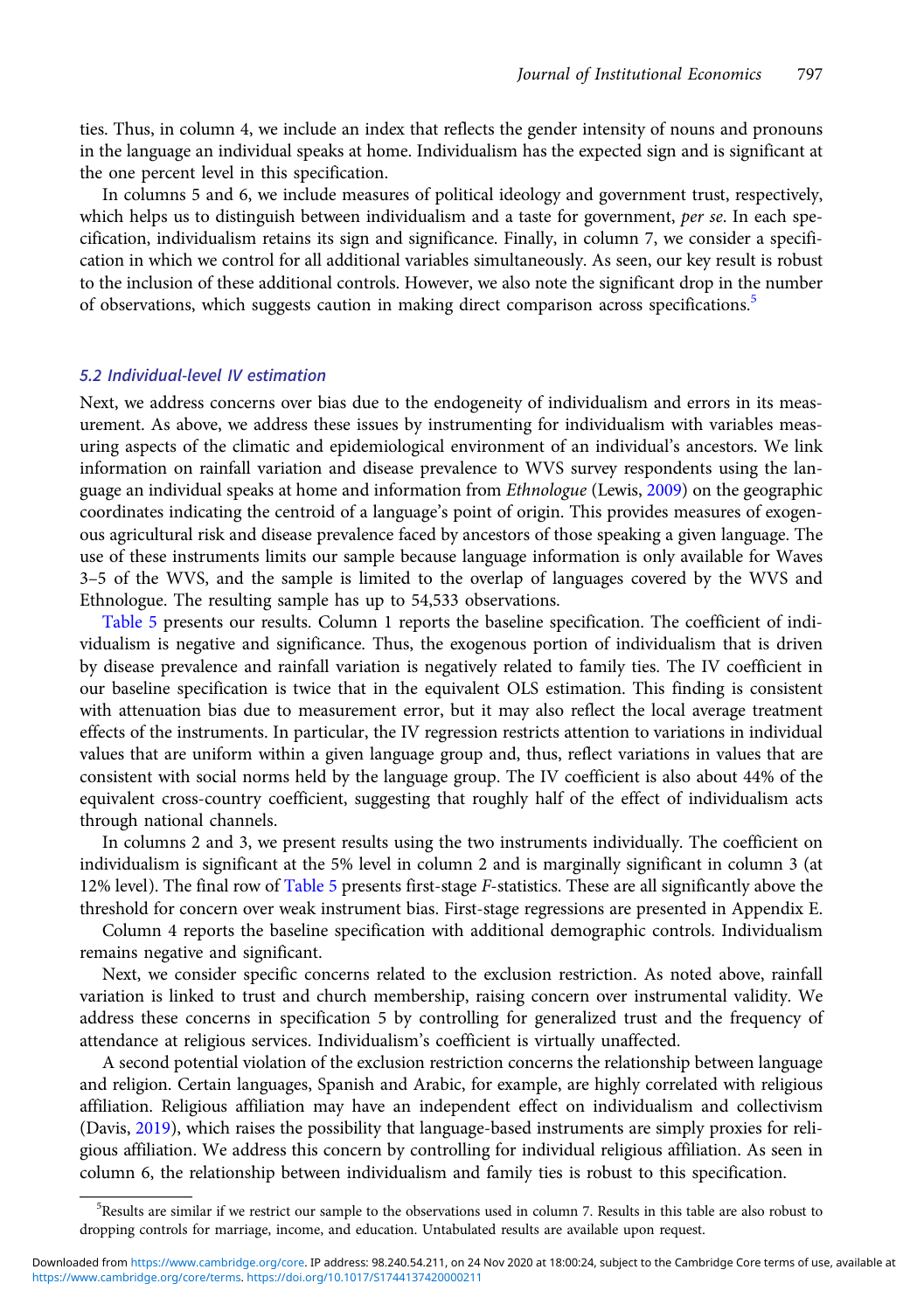#### <span id="page-13-0"></span>Table 5. Second stage instrumental variable results, individual-level analysis

| Dep. Var: Family Ties        | (1)                                    | (2)                      | (3)                | (4)        | (5)        | (6)        | (7)                                    | (8)         |
|------------------------------|----------------------------------------|--------------------------|--------------------|------------|------------|------------|----------------------------------------|-------------|
| Instruments                  | Disease prevalence; rainfall variation | Disease prevalence       | Rainfall variation |            |            |            | Disease prevalence; rainfall variation |             |
| Individualism                | $-0.344**$                             | $-0.301**$               | $-0.539^$          | $-0.457**$ | $-0.428**$ | $-0.386*$  | $-0.430*$                              | $-0.890***$ |
|                              | $(-2.456)$                             | $(-2.517)$               | $(-1.547)$         | $(-2.371)$ | $(-2.162)$ | $(-1.901)$ | $(-1.777)$                             | $(-7.911)$  |
| Trust                        |                                        |                          |                    |            | $-0.011$   | $-0.015$   | $-0.038$                               | 0.005       |
|                              |                                        |                          |                    |            | $(-0.710)$ | $(-1.034)$ | $(-1.253)$                             | (0.120)     |
| Religious attendance         |                                        |                          |                    |            | 0.010      | $0.010*$   | 0.011                                  | $-0.015***$ |
|                              |                                        |                          |                    |            | (1.536)    | (1.720)    | (1.386)                                | $(-3.390)$  |
| Religion controls            | No                                     | No                       | No                 | No         | No         | Yes        | Yes                                    | Yes         |
| Plough                       |                                        |                          |                    |            |            |            | 0.021                                  | $0.101*$    |
|                              |                                        |                          |                    |            |            |            | (0.406)                                | (1.851)     |
| Gendered language            |                                        |                          |                    |            |            |            | $0.056***$                             | $0.150***$  |
|                              |                                        |                          |                    |            |            |            | (3.388)                                | (5.965)     |
| <b>Baseline controls</b>     | Yes                                    | Yes                      | Yes                | Yes        | Yes        | Yes        | Yes                                    | Yes         |
| Income, education, marriage  | No                                     | No                       | No                 | Yes        | Yes        | Yes        | Yes                                    | Yes         |
| Wave dummies                 | Yes                                    | Yes                      | Yes                | Yes        | Yes        | Yes        | Yes                                    | Yes         |
| Country dummies              | Yes                                    | Yes                      | Yes                | Yes        | Yes        | Yes        | Yes                                    | Yes         |
| Language dummies             | <b>No</b>                              | <b>No</b>                | <b>No</b>          | No         | No         | No         | <b>No</b>                              | Yes         |
| Constant                     | $-0.011$                               | $-0.017$                 | 0.017              | 0.014      | $-0.024$   | $-0.056$   | $-0.278**$                             | $-0.272*$   |
|                              | $(-0.115)$                             | $(-0.166)$               | (0.210)            | (0.090)    | $(-0.195)$ | $(-0.479)$ | $(-2.766)$                             | $(-1.669)$  |
| No. of observations          | 62,647                                 | 62,648                   | 64,529             | 54,533     | 52,732     | 52,062     | 18,291                                 | 18,291      |
| No. of countries             | 54                                     | 54                       | 54                 | 53         | 53         | 53         | 33                                     | 33          |
| Adj. R-squared               | 0.08                                   | 0.09                     | 0.01               | 0.06       | 0.07       | 0.08       | 0.06                                   | $-0.23$     |
| F-stat. excluded instruments | 25.37                                  | 21.13                    | 47.25              | 143.24     | 89.13      | 45.13      | 177.48                                 | 14.74       |
| Sargan p-value               | 0.35                                   | $\overline{\phantom{a}}$ | $\qquad \qquad -$  | 0.73       | 0.81       | 0.70       | 0.10                                   | 0.79        |

Notes: Instruments for individualism are disease prevalence and rainfall variation in columns 1 and 4-7. Instrument in column 2 is disease prevalence, and instrument in column 3 is rainfall variation. All regressions include baseline controls: age, age-squared, dummy variable for female. Religion controls include dummy variables equal to <sup>1</sup> if individual belongs to Protestant, Catholic, Muslim, Hindu, Buddhist, or other religion. Language dummy variables equal to <sup>1</sup> if individual speaks English, French, Spanish, Arabic, or Russia. Standard errors are double clustered by country and wave. <sup>T</sup>-statistics in parentheses. \*\*\*p < 0.001, \*\*p < 0.05, \*p < 0.10, ^p < 0.12.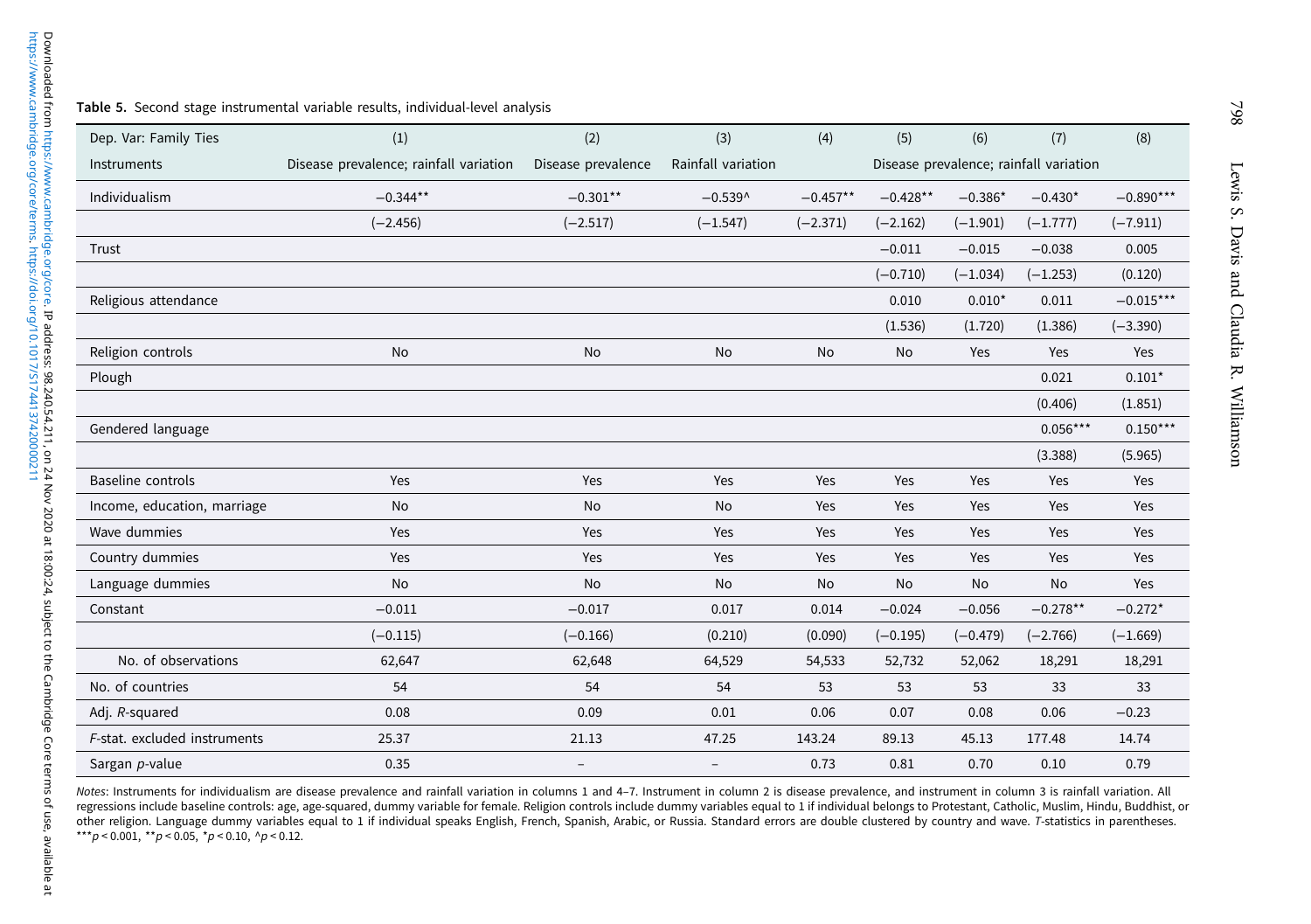<span id="page-14-0"></span>A third potential concern is that rainfall variation or disease ecology may be related to climatic conditions that give rise to patriarchal values and norms, which may have an independent effect on family ties. For example, Alesina et al. (2013) show that historical plow use is predicted by climatic and geo-graphical conditions that favor plow-positive crops. More recently, Galor et al. [\(2018](#page-15-0)) find the conditions conducive to the presence of plow-positive crops may also affect the development of gendered language structures. To address this possibility, we include both historical plough use and gendered language as controls. As seen in column 7, the significance of individualism is robust to the inclusion of these variables.

A final concern is that certain languages are over represented in our sample, having spread globally through migration and colonization, which may have independent effects on family ties, e.g. as a response to conquest. To control for this possibility, we include language dummy variables equal to 1 if an individual speaks English, Spanish, French, Arabic, or Russian, key global languages associated with colonization. As seen in column 8, individualism is remains negative and significant.<sup>6</sup>

In summary, our IV results are robust to considerations of alternative channels of influence related to social trust, religiosity, religious affiliation, historical plow use, gendered language structures, and speaking a global language. However, it is always possible that there are confounding variables that we have not considered. Adding additional support for our instruments, Sargan p-values suggest that we cannot reject the null hypothesis that the instruments are valid, conditional on at least one valid instrument being valid. The fact that our instruments are motivated by different theoretical arguments strengthens the case that the exclusion restriction is in fact met. Finally, as argued in the previous section, existing work supports our contention that rainfall variation and disease prevalence affect family ties indirectly, through their impact on individualism and collectivism.

#### 6. Conclusion

We present empirical evidence that variations in the strength of family ties reflect fundamental differences in cultural values. In particular, we find that individualism reduces the strength of family ties. This relationship holds at both the individual- and country-levels and is robust to the use of alternative measures of individualism and to a wide variety of controls. It is also robust to the use of instrumental variable methods to address concerns over the measurement and endogeneity of individualism.

Our findings link research on family structure to that on the role of cultural values in economic and social life. Our results help to explain the persistence of family ties and indicate an important channel through which individualist and collectivist values formed in the distant past may influence contemporary social outcomes. Finally, our findings may have implications for how the abundant evidence on the empirical relationship between family ties and other social outcomes is understood. In particular, it is possible that these associations primarily reflect the common influence of cultural values related to individualism–collectivism.

#### References

- Alesina, A. and P. Giuliano (2011), 'Family Ties and Political Participation', Journal of the European Economic Association, 9(5): 817–839.
- Ager, P. and A. Ciccone (2018), 'Agricultural Risk and the Spread of Religious Communities', Journal of the European Economic Association, 16(4): 1021–1068.
- Alesina, A. and P. Giuliano (2010), 'The Power of the Family', Journal of Economic growth, 15(2): 93–125.
- Alesina, A. and P. Giuliano (2014), 'Family Ties', in AghionP, and DurlaufSN (eds), Handbook of Economic Growth, 2 vols, North Holland, The Netherlands: Elsevier, pp.177–215.
- Alesina, A., P. Giuliano and N. Nunn (2013), 'On the Origins of Gender Roles: Women and the Plough', The Quarterly Journal of Economics, 128(2): 469–530.

<sup>6</sup> [Table 5,](#page-13-0) columns 5–8, estimations are robust to dropping controls for income, education, and marriage. Results are available upon request.

[https://www.cambridge.org/core/terms.](https://www.cambridge.org/core/terms) <https://doi.org/10.1017/S1744137420000211> Downloaded from [https://www.cambridge.org/core.](https://www.cambridge.org/core) IP address: 98.240.54.211, on 24 Nov 2020 at 18:00:24, subject to the Cambridge Core terms of use, available at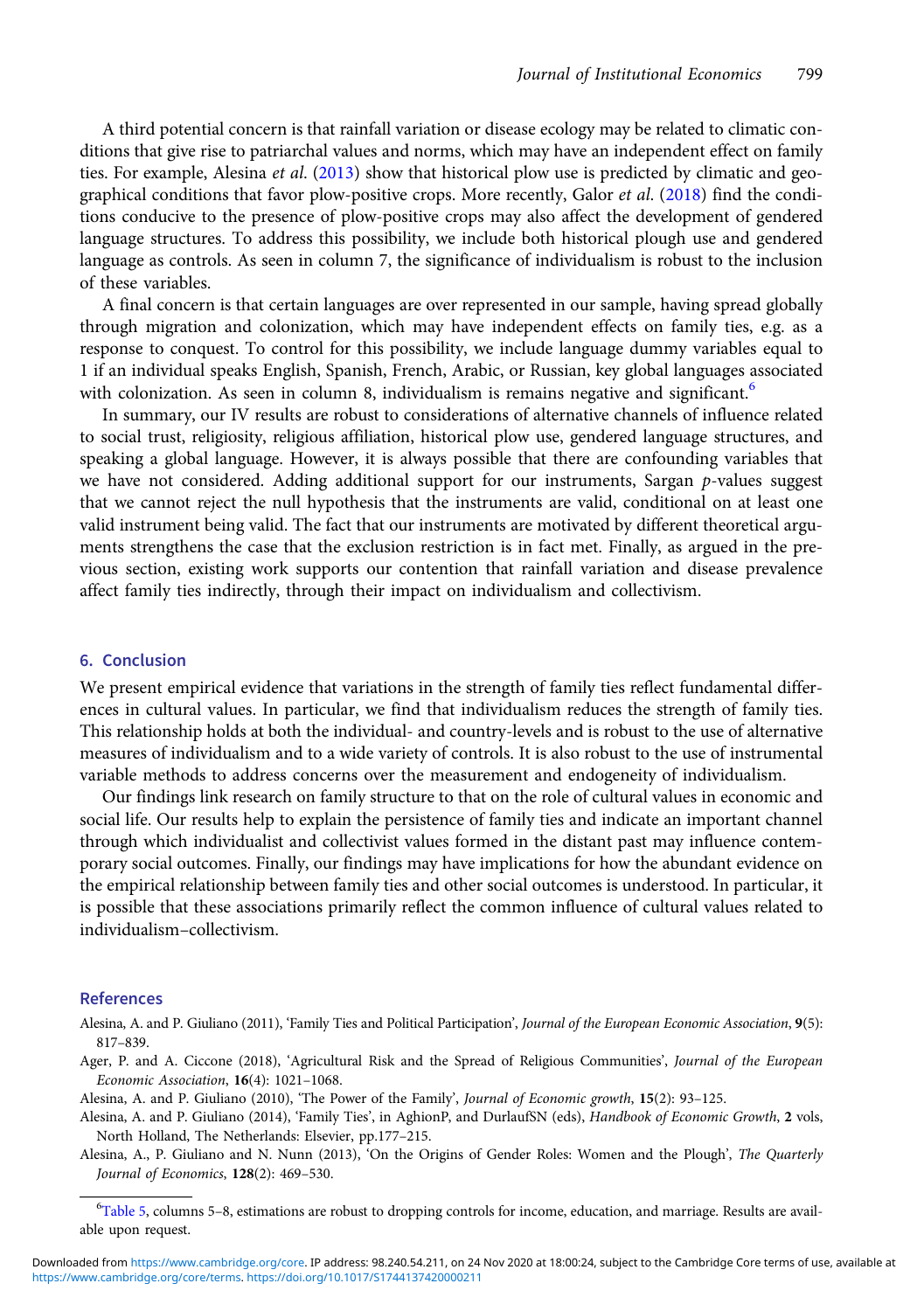- <span id="page-15-0"></span>Anderberg, D. (2007), 'Marriage, Divorce and Reciprocity-based Cooperation', Scandinavian Journal of Economics, 109(1): 25–47.
- Beugelsdijk, S., R. Maseland and A. Van Hoorn (2015), 'Are Scores on Hofstede's Dimensions of National Culture Stable Over Time? A Cohort Analysis', Global Strategy Journal, 5(3): 223–240.
- Buggle, J. and R. Durante (2017), 'Climate Risk, Cooperation, and the Co-Evolution of Culture and Institutions,' C.E.P.R. Discussion Papers, DP12380.
- Cashdan, E. and M. Steele (2013), 'Pathogen Prevalence, Group Bias, and Collectivism in the Standard Cross-Cultural Sample', Human Nature, 24(1): 59–75.
- Cline, B. N. and C. R. Williamson (2017), 'Individualism, Democracy, and Contract Enforcement', Journal of Corporate Finance, 46(C): 284–306
- Davis, L. (2016), 'Individual Responsibility and Economic Development: Evidence from Rainfall Data', Kyklos, 69(3): 426–470.
- Davis, L. (2019), On the Origin of Religious Values. Social Science Research Network, Abstract=2991191.
- Davis, L. S. and F. Abdurazokzoda (2016), 'Language, Culture and Institutions: Evidence from A New Linguistic Dataset', Journal of Comparative Economics, 44(3): 541–561.
- Davis, L. and M. Reynolds (2018), 'Gendered Language and the Educational Gender Gap', Economics letters, 168(1): 46-48.
- Davis, L. S. and C. R. Williamson (2016), 'Culture and the Regulation of Entry', Journal of Comparative Economics, 44(4): 1055–1083.
- Davis, L. and C. R. Williamson (2018), 'Open Borders for Business? Causes and Consequences of the Regulation of Foreign Entry', Southern Economic Journal, 85(2): 508–536.
- Davis, L. S. and C. R. Williamson (2019), 'Does Individualism Promote Gender Equality?', World Development, 123, November: 104627.
- Davis, L. and S. Wu (2019), 'The Taste for Status in International Comparison,' Journal of Happiness Studies. https://doi.org/ 10.1007/s10902-019-00179-7
- Duranton, G., A. Rodríguez-Pose and R. Sandall (2009), 'Family Types and the Persistence of Regional Disparities in Europe', Economic Geography, 85(1): 23–47.
- Enke, B. (2019), 'Kinship, Cooperation, and the Evolution of Moral Systems', The Quarterly Journal of Economics, 134(2): 953–1019.
- Fincher, C. L., R. Thornhill, D. R. Murray and M. Schaller (2008), 'Pathogen Prevalence Predicts Human Cross-Cultural Variability in Individualism/Collectivism', Proceedings of the Royal Society B: Biological Sciences, 275(1640): 1279–1285.
- Galor, O., Ö. Özak and A. Sarid (2018), Geographical Origins of Language Structures. Available at SSRN 3097220.
- Gay, V., E. Santacreu-Vasut and A. Shoham (2013), 'The Grammatical Origins of Gender Roles', Berkeley Economic History Laboratory Working Paper, 3.
- Gorodnichenko, Y. and G. Roland (2011), 'Which Dimensions of Culture Matter for Long-Run Growth?', American Economic Review, 101(3): 492–498.
- Gorodnichenko, Y. and G. Roland (2012), 'Understanding the Individualism-Collectivism Cleavage and its Effects: Lessons From Cultural Psychology', Institutions and Comparative Economic Development, London: Palgrave Macmillan, pp. 213–236.
- Gorodnichenko, Y. and G. Roland (2017), 'Culture, Institutions, and the Wealth of Nations', Review of Economics and Statistics, 99(3): 402–416.
- Greif, A. (2006), 'Family Structure, Institutions and Growth: The Origins and Implications of Western Corporations', American Economic Review, 96(2): 308–312.
- Greif, A. and G. Tabellini (2017), 'The Clan and the Corporation: Sustaining Cooperation in China and Europe', Journal of Comparative Economics, 45(1): 1–35.
- Guiso, L., P. Sapienza and L. Zingales (2003), 'People's Opium? Religion and Economic Attitudes', Journal of Monetary Economics, 50(1): 225–282.
- Gwartney, J., R. Lawson, J. Hall and R. Murphy (2018), The Fraser Institute: Economic Freedom of the World. 2002 Annual Report.
- Heine, S. J. (2010), 'Cultural Psychology', in S. T. Fiske, D. T. Gilbert, and G. Lindzey, eds., Handbook of SocialPsychology, 1  $(2) \cdot 254$ .
- Hofstede, G. (2001), Culture's Consequences: Comparing Values, Behaviors, Institutions and Organizations Across Nations. Thousand Oaks, CA: Sage Publications.
- Inglehart, R., C. Haerpfer, A. Moreno, C. Welzel, K. Kizilova, J. Diez-Medrano, M. Lagos, P. Norris, E. Ponarin and B. Puranen (eds.) (2018), World Values Survey: All Rounds – Country-Pooled Datafile Version. [http://www.worldvalues](http://www.worldvaluessurvey.org/WVSDocumentationWVL.jsp)[survey.org/WVSDocumentationWVL.jsp](http://www.worldvaluessurvey.org/WVSDocumentationWVL.jsp). Madrid: JD Systems Institute.
- La Porta, R., F. Lopez-de-Silanes and A. Shleifer (2008), 'The Economic Consequences of Legal Origins', Journal of Economic Literature, 46(2): 285–332.
- Lewis, M. P. (Ed.) (2009), Ethnologue: Languages of the World, ( Sixteenth edn), Dallas, Texas: SIL International.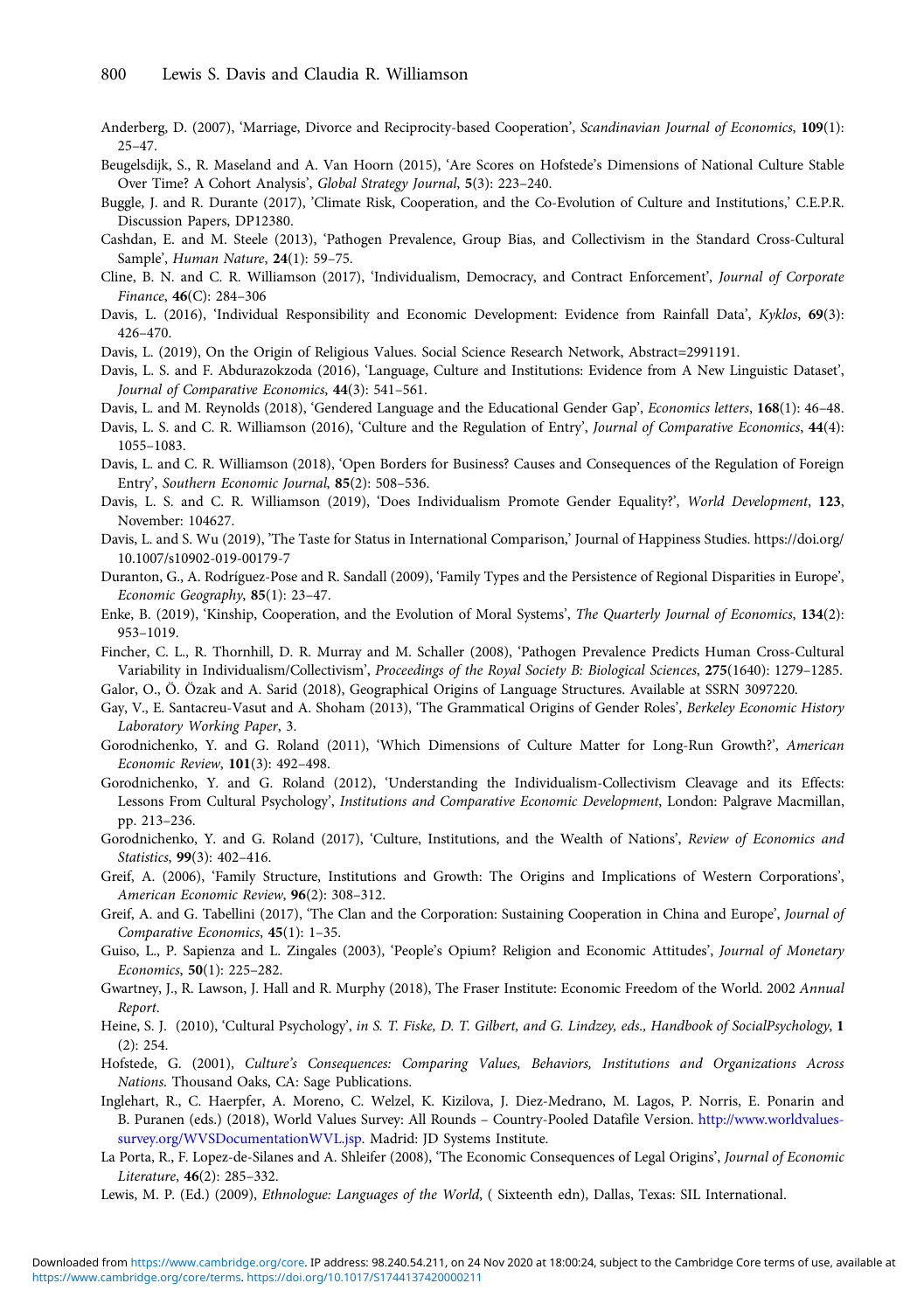- <span id="page-16-0"></span>Licht, A. N., C. Goldschmidt and S. H. Schwartz (2007), 'Culture Rules: The Foundations of the Rule of Law and Other Norms of Governance', Journal of Comparative Economics, 35(4): 659–688.
- Mavisakalyan, A. (2015), 'Gender in Language and Gender in Employment', Oxford Development Studies, 43(4): 403-424.
- Murray, DR and M Schaller (2010), 'Historical Prevalence of Infectious Diseases Within 230 Geopolitical Regions: A Tool for Investigating Origins of Culture', Journal of Cross-Cultural, 41(1): 99–108
- Murray, D. R., M. Schaller and P. Suedfeld (2013), 'Pathogens and Politics: Further Evidence That Parasite Prevalence Predicts Authoritarianism', PLoS One, 8(5), e62275.
- Murray, D. R., R. Trudeau and M. Schaller (2011), 'On the Origins of Cultural Differences in Conformity: Four Tests of the Pathogen Prevalence Hypothesis', Personality and Social Psychology Bulletin, 37(3): 318–329.
- Nikolaev, B. and R. Salahodjaev (2017), 'Historical Prevalence of Infectious Diseases, Cultural Values, and the Origins of Economic Institutions', Kyklos, 70(1): 97–128.
- Pitlik, H. and M. Rode (2017), 'Individualistic Values, Institutional Trust, and Interventionist Attitudes', Journal of Institutional Economics, 13(3): 575–598.
- Putterman, L. and D. N. Weil (2010), 'Post-1500 Population Flows and the Long-run Determinants of Economic Growth and Inequality', The Quarterly Journal of Economics, 125(4): 1627–1682.
- Roland, G. (2004), 'Understanding Institutional Change: Fast-Moving and Slow-Moving Institutions', Studies in Comparative International Development, 38(4): 109–131.
- Roland, G. (2017), The Deep Historical Roots of Modern Culture: A Comparative Perspective. In Based on the Keynote Lecture Presented at the Second World Congress in Comparative Economics in June.
- Schwartz, S. H. (1994), 'Beyond Individualism/Collectivism: New Cultural Dimensions of Values', in KimU, TriandisHC, KâğitçibaşiÇ, ChoiS.-C, and YoonG (eds), Cross-cultural research and methodology series, 18 vols, Individualism and collectivism: Theory, method, and applications. Sage Publications, Inc., pp.85–119.
- Seguino, S. (2011), 'Help or Hindrance? Religion's Impact on Gender Inequality in Attitudes and Outcomes', World Development, 39(8): 1308–1321.
- The World Bank. 2018. World Development Indicators. Washington, D.C.: The World Bank. http://data.worldbank.org/ data-catalog/world-development-indicators
- Thornhill, R. and C. L. Fincher (2014), 'The Parasite-Stress Theory of Sociality, the Behavioral Immune System, and Human Social and Cognitive Uniqueness', Evolutionary Behavioral Sciences, 8(4): 257.
- Thornhill, R., C. L. Fincher and D. Aran (2009), 'Parasites, Democratization, and the Liberalization of Values Across Contemporary Countries', Biological Reviews, 84(1): 113–131.
- Todd, E. (1990), L'invention de l'Europe, Paris: Editions du Seuil.
- Triandis, H. C. (1995), Individualism and Collectivism, Boulder, CO: Westview Press.
- Van Leeuwen, F., J. H. Park, B. L. Koenig and J. Graham (2012), 'Regional Variation in Pathogen Prevalence Predicts Endorsement of Group-Focused Moral Concerns', Evolution and Human Behavior, 33(5): 429–437.
- Weber, M. (1968), [1915]. The Religion of China, New York, NY: Free Press; New edition.
- Williamson, O. E. (2000), 'The new Institutional Economics: Taking Stock, Looking Ahead', Journal of Economic Literature, 38(3): 595–613.

# Appendix Appendix A: Data description and source

| Country-level data |                                                                                                                                                                                                                                                                                                                                                                      |
|--------------------|----------------------------------------------------------------------------------------------------------------------------------------------------------------------------------------------------------------------------------------------------------------------------------------------------------------------------------------------------------------------|
| Variables          | Data source                                                                                                                                                                                                                                                                                                                                                          |
| Family ties        | Index created by extracting the first principal component<br>from the following three WVS questions: (1) family<br>important, (2) respect and love parents, and (3)<br>parental duties. Higher number represents more<br>family ties. Index is standardized with a mean of 0<br>and standard deviation of 1. Averaged across all<br>respondents for a given country. |
| Individualism      | Index created by extracting the first principal component<br>from the following four WVS questions: (1) Private<br>ownership of business and industry should be<br>increased versus government ownership of business                                                                                                                                                 |
|                    | (Confinrad)                                                                                                                                                                                                                                                                                                                                                          |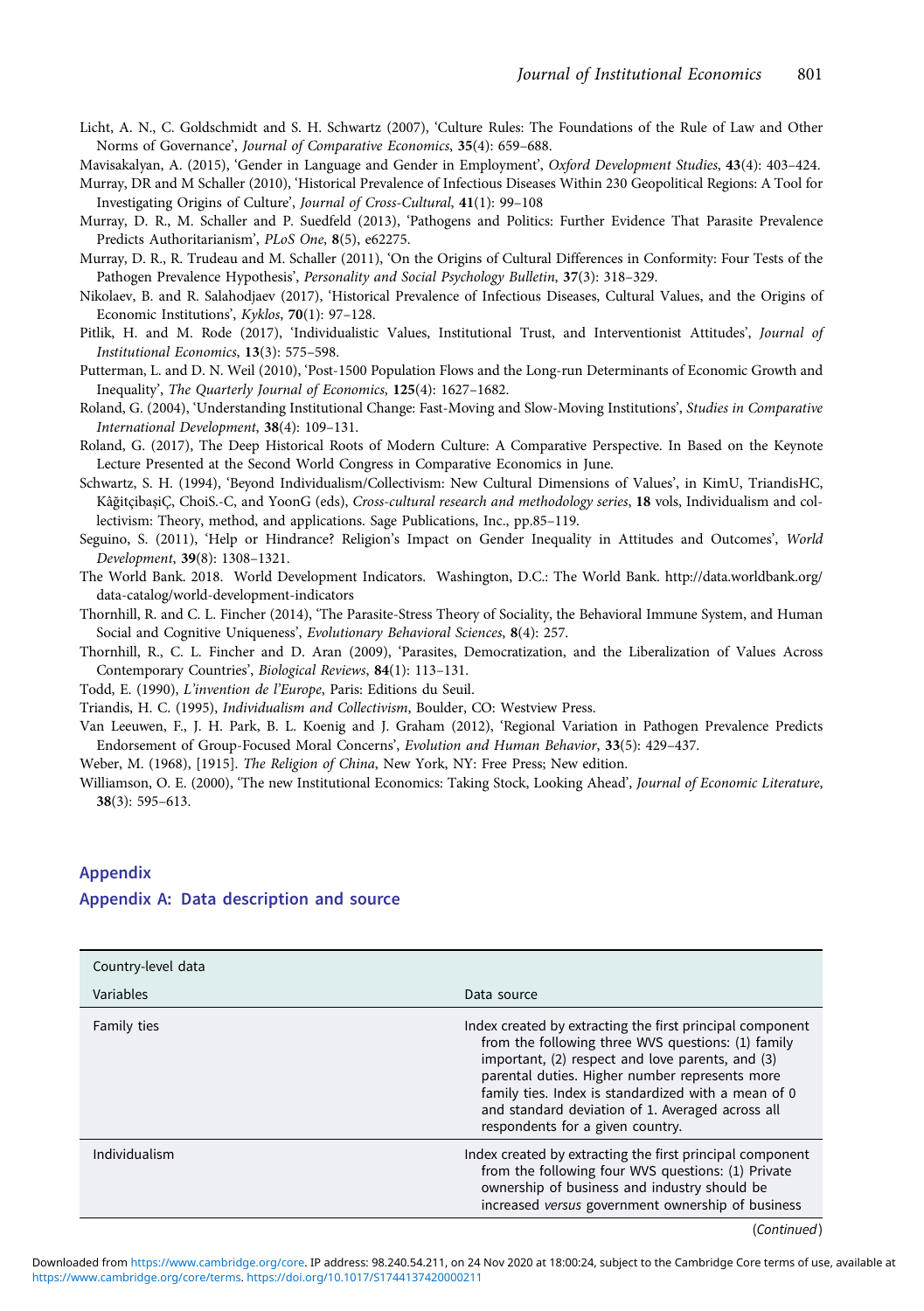## Appendix A: (Continued.)

| Country-level data        |                                                                                                                                                                                                                                                                                                                                                                                                                                                                                                                                  |
|---------------------------|----------------------------------------------------------------------------------------------------------------------------------------------------------------------------------------------------------------------------------------------------------------------------------------------------------------------------------------------------------------------------------------------------------------------------------------------------------------------------------------------------------------------------------|
| Variables                 | Data source                                                                                                                                                                                                                                                                                                                                                                                                                                                                                                                      |
|                           | and industry should be increased, (2) people should<br>take more responsibility versus the government<br>should take more responsibility to ensure that<br>everyone is provided for, (3) whether abortion is<br>justified, and (4) whether homosexuality is justified. A<br>higher score reflects a greater level of individualism.<br>Index is standardized with a mean of 0 and standard<br>deviation of 1. Averaged across all respondents for a<br>given country.                                                            |
| Individualism_Hofstede    | Hofstede's (2001) measure of individualism. Index is<br>standardized.                                                                                                                                                                                                                                                                                                                                                                                                                                                            |
| Individualism_BMH         | Based on Beugelsdijk et al. (2015), BMH. Index created by<br>extracting the first principal component from the<br>following four WVS questions: (1) Private ownership of<br>business and industry should be increased versus<br>government ownership of business and industry<br>should be increased, (2) one of my main goals in life<br>has been to make my parents proud, (3) abortion is<br>justified, and (4) homosexuality is justified. Averaged<br>across all respondents for a given country. Index is<br>standardized. |
| Embeddedness              | Schwartz's (1994) a measure of collectivism. Index is<br>standardized with a mean of 0 and standard deviation<br>of $1$ .                                                                                                                                                                                                                                                                                                                                                                                                        |
| Right wing                | Score from 1 to 10 to the WVS question: In political<br>matters, people talk of 'the left' and 'the right'. How<br>would you place your views on this scale, left (1) to<br>right (10)? Averaged across all respondents for a given<br>country.                                                                                                                                                                                                                                                                                  |
| Government trust          | Score from WVS question: How much confidence in<br>government: a great deal of confidence, quite a lot of<br>confidence, not very much confidence or none at all?<br>Averaged across all respondents for a given country.                                                                                                                                                                                                                                                                                                        |
| Government size           | Index measures size of government consumption,<br>amount of transfers and subsidies, size of government<br>enterprises and investments, and level of tax rates<br>(Gwartney et al., 2018).                                                                                                                                                                                                                                                                                                                                       |
| LFP, female/male          | Ratio of female to male labor force participation rate<br>(WDI, 2018).                                                                                                                                                                                                                                                                                                                                                                                                                                                           |
| Common law                | Dummy variable coded 0 or 1: 1 indicates a country has<br>English legal traditions (La Porta et al., 2008).                                                                                                                                                                                                                                                                                                                                                                                                                      |
| School enroll, girls/boys | Ratio of girls to boys primary school enrollment (WDI,<br>$2018$ ).                                                                                                                                                                                                                                                                                                                                                                                                                                                              |
| Trust                     | Percentage of respondents that answered most people<br>can be trusted.                                                                                                                                                                                                                                                                                                                                                                                                                                                           |
| Religious attendance      | Respondent's answer coded from 1 (never) to 8 (more<br>than once a week) to the WVS question: How often do<br>you attend religious services? Averaged across all<br>respondents for a given country.                                                                                                                                                                                                                                                                                                                             |
| Regional controls         | Based on World Bank classification of regions. Dummy<br>variables equal to 1 if a country is in the following                                                                                                                                                                                                                                                                                                                                                                                                                    |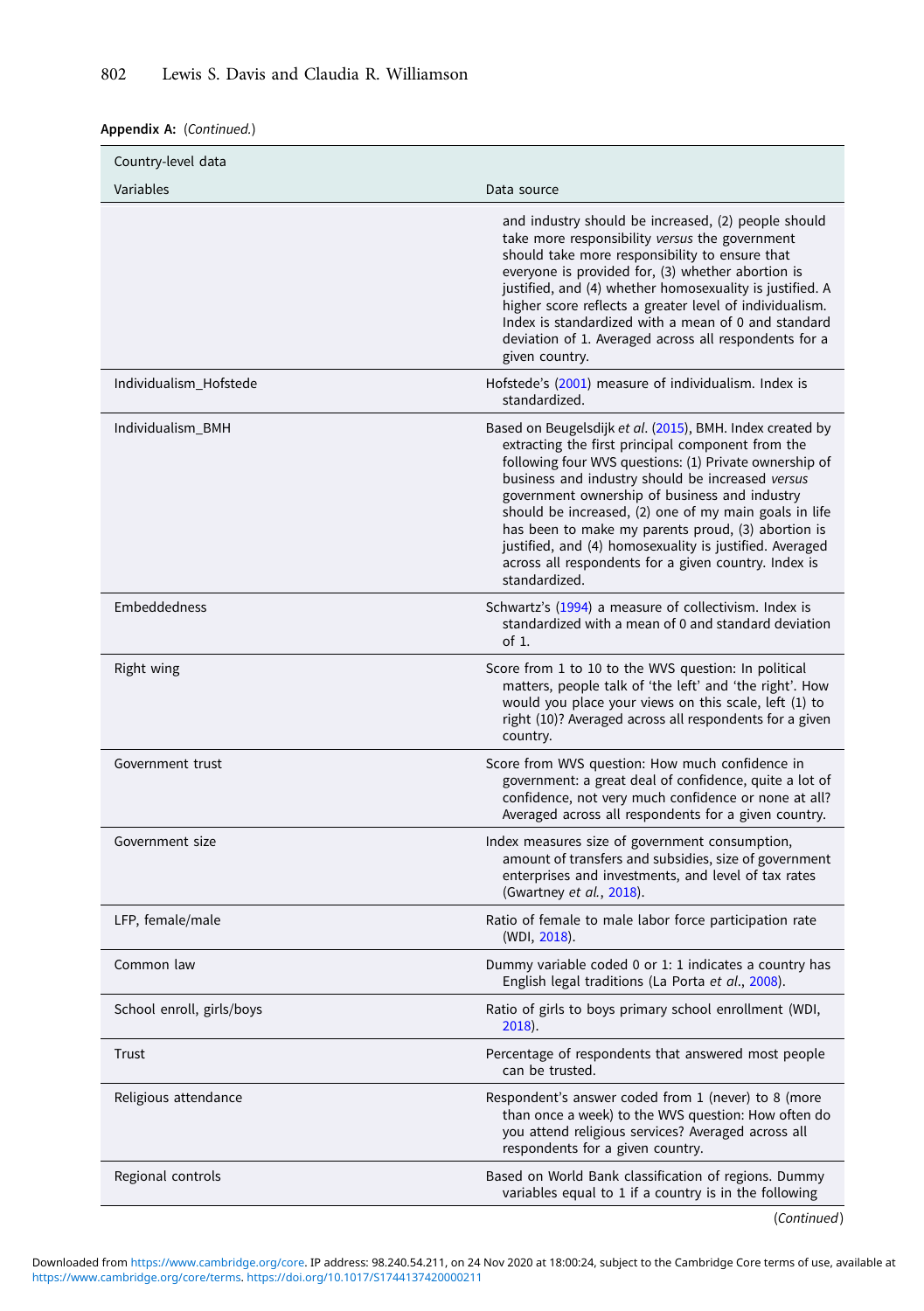# Appendix A: (Continued.)

| Country-level data      |                                                                                                                                                                                                                                                                                                                                                                                                                                                                                                                                                                                                                  |
|-------------------------|------------------------------------------------------------------------------------------------------------------------------------------------------------------------------------------------------------------------------------------------------------------------------------------------------------------------------------------------------------------------------------------------------------------------------------------------------------------------------------------------------------------------------------------------------------------------------------------------------------------|
| Variables               | Data source                                                                                                                                                                                                                                                                                                                                                                                                                                                                                                                                                                                                      |
|                         | regions: sub-Saharan Africa, Central America, North<br>America, East Asia, South America, and Europe.                                                                                                                                                                                                                                                                                                                                                                                                                                                                                                            |
| <b>Instruments</b>      |                                                                                                                                                                                                                                                                                                                                                                                                                                                                                                                                                                                                                  |
| Adj. disease prevalence | Historical presence of infectious diseases at the national<br>level, Murray and Schaller (2010). Ancestry adjusted.                                                                                                                                                                                                                                                                                                                                                                                                                                                                                              |
| Adj. rainfall variation | Natural log of the coefficient of variation of<br>intertemporal monthly rainfall levels over the period<br>from 1900 to 2009 (Davis, 2016). Ancestry adjusted.                                                                                                                                                                                                                                                                                                                                                                                                                                                   |
| Individual-level Data   |                                                                                                                                                                                                                                                                                                                                                                                                                                                                                                                                                                                                                  |
| <b>Variables</b>        | <b>WVS Question</b>                                                                                                                                                                                                                                                                                                                                                                                                                                                                                                                                                                                              |
| Family ties             | Index created by extracting the first principal component<br>from the following three questions: (1) Family<br>important, (2) respect and love parents, and (3)<br>parental duties. Higher number represents more<br>family ties. Index is standardized with a mean of 0<br>and standard deviation of 1.                                                                                                                                                                                                                                                                                                         |
| Individualism           | Index created by extracting the first principal component<br>from four questions: (1) Private ownership of business<br>and industry should be increased versus government<br>ownership of business and industry should be<br>increased, (2) people should take more responsibility<br>versus the government should take more<br>responsibility to ensure that everyone is provided for,<br>(3) whether abortion is justified, and (4) whether<br>homosexuality is justified. A higher score reflects a<br>greater level of individualism. Index is standardized<br>with a mean of 0 and standard deviation of 1. |
| Age                     | Equal to age of respondent                                                                                                                                                                                                                                                                                                                                                                                                                                                                                                                                                                                       |
| Age squared             | Equal to age squared                                                                                                                                                                                                                                                                                                                                                                                                                                                                                                                                                                                             |
| Female                  | Dummy variable = $1$ if female                                                                                                                                                                                                                                                                                                                                                                                                                                                                                                                                                                                   |
| Married                 | Dummy variable = $1$ if married                                                                                                                                                                                                                                                                                                                                                                                                                                                                                                                                                                                  |
| Income                  | Income scales coded as a variable going from 1 to 11,<br>where one indicate the lower step in the scale of<br>incomes and eleven the highest.                                                                                                                                                                                                                                                                                                                                                                                                                                                                    |
| Education (middle)      | Dummy variable = $1$ for middle education group                                                                                                                                                                                                                                                                                                                                                                                                                                                                                                                                                                  |
| Education (upper)       | Dummy variable = 1 for upper education level                                                                                                                                                                                                                                                                                                                                                                                                                                                                                                                                                                     |
| Religion controls       | Dummy variables = 1 if individual belongs to Protestant,<br>Catholic, Muslim, Hindu, Buddhist, or other religion.                                                                                                                                                                                                                                                                                                                                                                                                                                                                                                |
| Plough                  | Share of regional population belonging to ethnic groups<br>that traditional used the heavy plough (Alesina et al.,<br>2013). Individual level estimates are matched by<br>ethnicity.                                                                                                                                                                                                                                                                                                                                                                                                                             |
| Gendered language       | One point is given to languages in which nouns are<br>classified as either masculine or feminine and an<br>additional point to languages in which the rules of<br>gender assignment are both formal and semantic. We<br>also assign points to measure gender intensity of<br>pronouns, assigning one point to languages in which                                                                                                                                                                                                                                                                                 |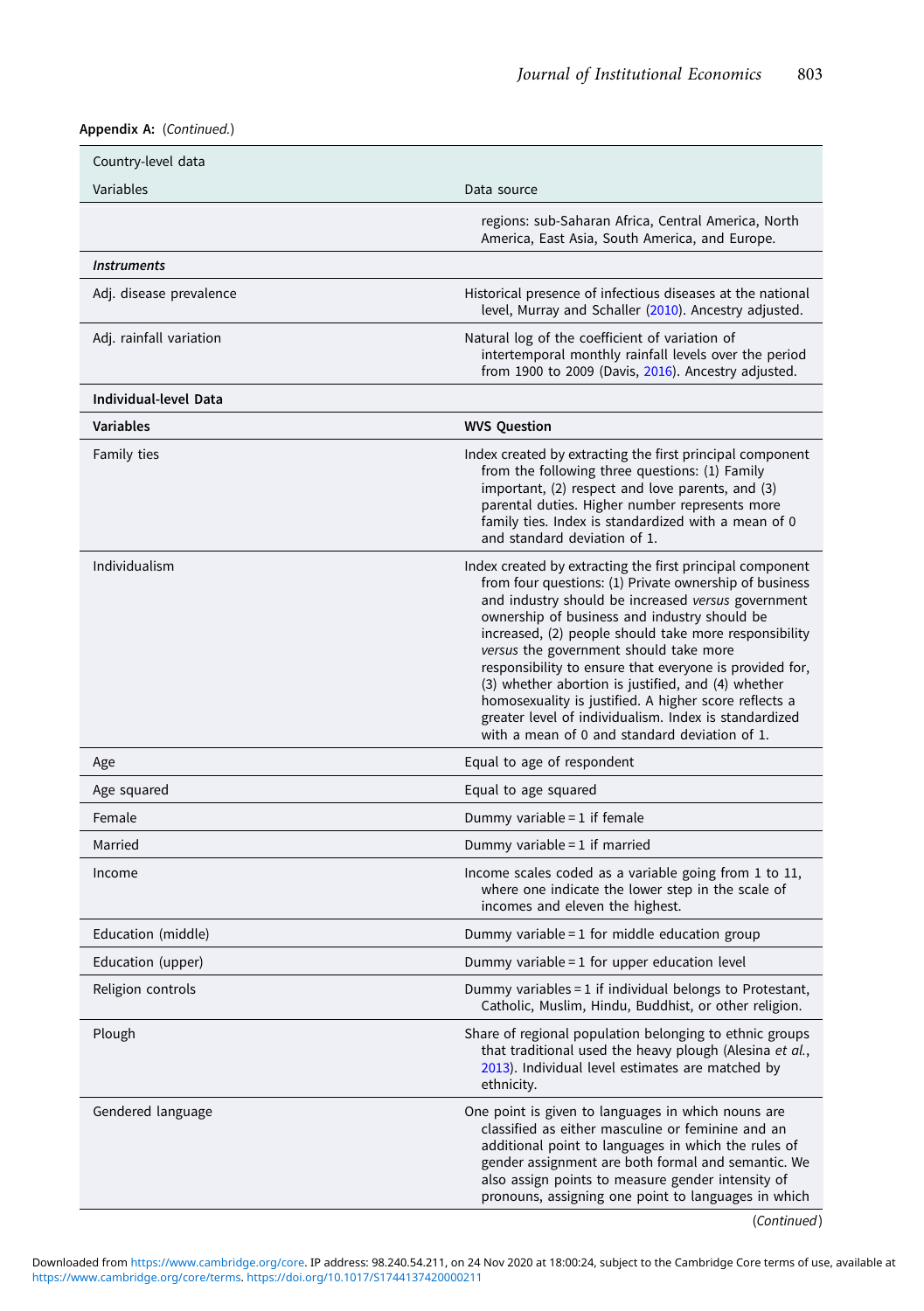## Appendix A: (Continued.)

| Country-level data   |                                                                                                                                                                                                                                                                                                                                                         |
|----------------------|---------------------------------------------------------------------------------------------------------------------------------------------------------------------------------------------------------------------------------------------------------------------------------------------------------------------------------------------------------|
| Variables            | Data source                                                                                                                                                                                                                                                                                                                                             |
|                      | there are gender distinctions in the third-person<br>singular and a second point if there are also gender<br>distinctions in the first- or second-person singular<br>pronouns. We add these two measures together to<br>create a gendered language index, which is matched<br>to survey respondents using the language an<br>individual speaks at home. |
| Right wing           | Score from 1 to 10 to the WVS question: In political<br>matters, people talk of 'the left' and 'the right'. How<br>would you place your views on this scale, left (1) to<br>right $(10)$ ?                                                                                                                                                              |
| Government trust     | Score from WVS question: How much confidence in<br>government: a great deal of confidence, quite a lot of<br>confidence, not very much confidence or none at all?                                                                                                                                                                                       |
| Trust                | Equal to 1 if answered yes to the question most people<br>can be trusted                                                                                                                                                                                                                                                                                |
| Religious Attendance | Respondent's answer coded from 1 (never) to 8 (more<br>than once a week) to the question: How often do you<br>attend religious services? Higher score reflects more<br>religious service attendance.                                                                                                                                                    |
| <b>Instruments</b>   |                                                                                                                                                                                                                                                                                                                                                         |
| Disease prevalence   | Historical prevalence of infectious disease by location of<br>language origin. Based on Murray and Schaller (2010).                                                                                                                                                                                                                                     |
| Rainfall variation   | The natural log of the coefficient of seasonal variation of<br>monthly precipitation, 1900-2009, by location of<br>language origin. Based on Davis (2016).                                                                                                                                                                                              |

# Appendix B: Construction of individualism and family ties indices

| Eigenvectors, first principal component |                  |                         |                               |                       |  |  |  |  |  |
|-----------------------------------------|------------------|-------------------------|-------------------------------|-----------------------|--|--|--|--|--|
|                                         | Govt. ownership  | Govt.<br>responsibility | Justifiable:<br>homosexuality | Justifiable: abortion |  |  |  |  |  |
| Individualism,<br>individual-level      | $-0.18$          | $-0.15$                 | 0.69                          | 0.69                  |  |  |  |  |  |
| Eigenvalue=1.52                         |                  |                         |                               |                       |  |  |  |  |  |
| Individualism,<br>country-level         | $-0.41$          | $-0.30$                 | 0.61                          | 0.60                  |  |  |  |  |  |
| Eigenvalue= 1.97                        |                  |                         |                               |                       |  |  |  |  |  |
|                                         | Family important | Parents have life       | Parents earn<br>respect/love  |                       |  |  |  |  |  |
|                                         | 0.35             | $-0.66$                 | $-0.67$                       |                       |  |  |  |  |  |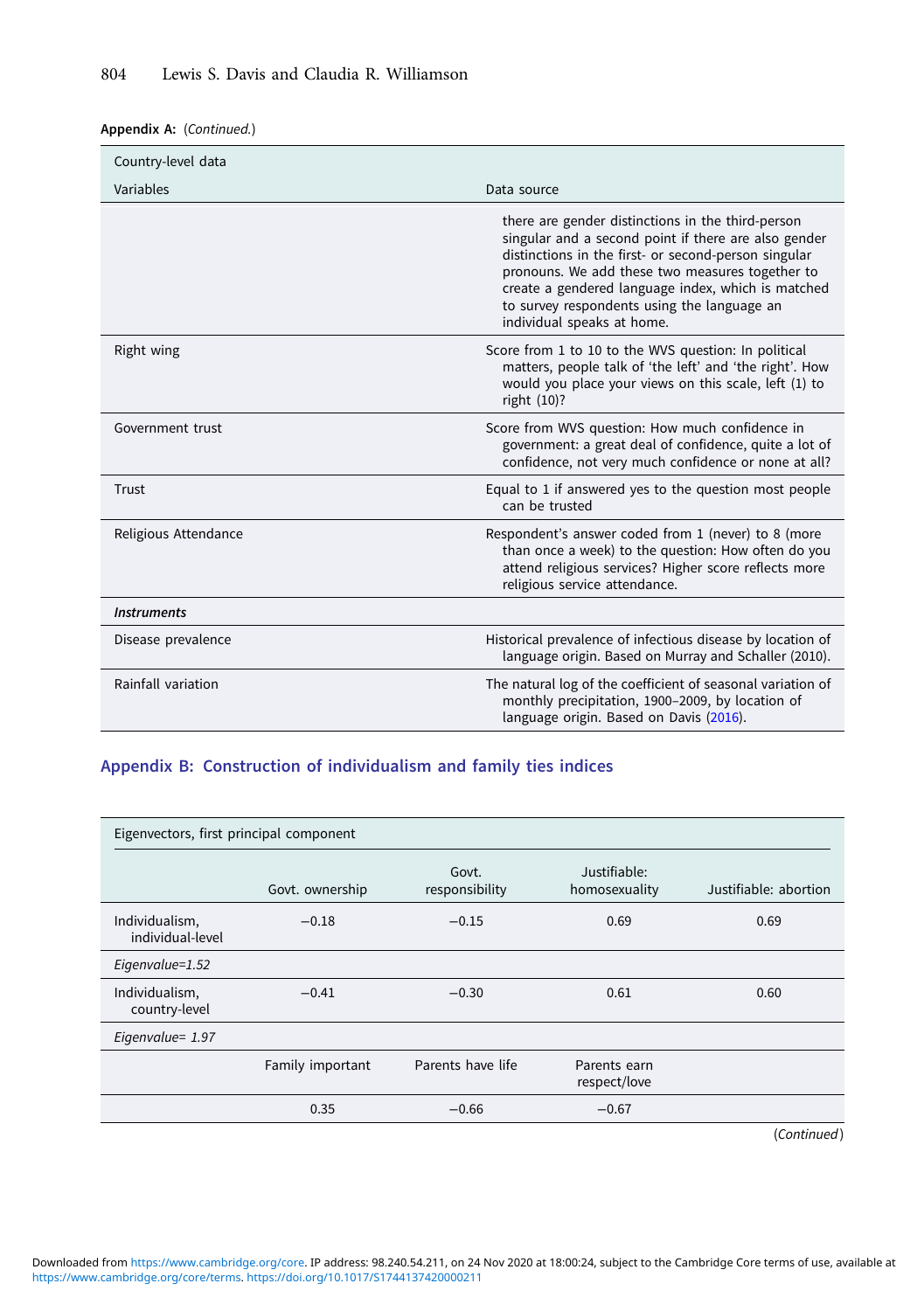## Appendix B: (Continued.)

| Eigenvectors, first principal component |                 |                         |                               |                       |  |  |  |  |  |
|-----------------------------------------|-----------------|-------------------------|-------------------------------|-----------------------|--|--|--|--|--|
|                                         | Govt. ownership | Govt.<br>responsibility | Justifiable:<br>homosexuality | Justifiable: abortion |  |  |  |  |  |
| Family ties,<br>individual-level        |                 |                         |                               |                       |  |  |  |  |  |
| Eigenvalue= 1.20                        |                 |                         |                               |                       |  |  |  |  |  |
| Family ties,<br>country-level           | 0.61            | $-0.56$                 | $-0.56$                       |                       |  |  |  |  |  |
| Eigenvalue= 1.82                        |                 |                         |                               |                       |  |  |  |  |  |

# Appendix C: Summary statistics

| Variables                          | Observations | Mean  | Std. dev. | Min     | Max   |
|------------------------------------|--------------|-------|-----------|---------|-------|
| Individual-level sample            |              |       |           |         |       |
| Family important                   | 110,274      | 0.99  | 0.11      | 0.00    | 1.00  |
| Parental duties, parents have life | 110,274      | 1.21  | 0.41      | 1.00    | 2.00  |
| Respect and love parents           | 110,274      | 1.14  | 0.34      | 1.00    | 2.00  |
| <b>Family ties</b>                 | 110,274      | 0.00  | 1.00      | $-5.88$ | 0.64  |
| Private ownership                  | 110,274      | 5.77  | 2.96      | 1.00    | 10.00 |
| Individual responsibility          | 110,274      | 4.88  | 3.08      | 1.00    | 10.00 |
| Never justifiable: homosexuality   | 110,274      | 8.31  | 2.74      | 1.00    | 10.00 |
| Never justifiable: abortion        | 110,274      | 7.55  | 2.84      | 1.00    | 10.00 |
| <b>Individualism</b>               | 110,274      | 0.00  | 1.00      | $-1.26$ | 2.98  |
| Age                                | 110,274      | 39.66 | 15.41     | 15.00   | 99.00 |
| Age squared                        | 110,274      | 1,810 | 1,388     | 225     | 9,801 |
| Female                             | 110,274      | 0.50  | 0.50      | 0.00    | 1.00  |
| Married                            | 110,127      | 0.60  | 0.49      | 0.00    | 1.00  |
| Income                             | 98,694       | 4.56  | 2.43      | 1.00    | 10.00 |
| Education (middle)                 | 98,202       | 0.47  | 0.50      | 0.00    | 1.00  |
| Education (upper)                  | 98,202       | 0.25  | 0.43      | 0.00    | 1.00  |
| Protestant                         | 106,485      | 0.15  | 0.35      | 0.00    | 1.00  |
| Catholic                           | 106,485      | 0.30  | 0.46      | 0.00    | 1.00  |
| Muslim                             | 106,485      | 0.16  | 0.37      | 0.00    | 1.00  |
| Hindu                              | 106,485      | 0.04  | 0.20      | 0.00    | 1.00  |
| <b>Buddhist</b>                    | 106,485      | 0.02  | 0.14      | 0.00    | 1.00  |
| Other religion                     | 106,485      | 0.03  | 0.17      | 0.00    | 1.00  |
| Plough                             | 54,653       | 0.71  | 0.41      | 0.00    | 1.00  |
| Gendered language                  | 42,351       | 2.52  | 1.51      | 0.00    | 4.00  |
| Trust                              | 106,951      | 0.26  | 0.44      | 0.00    | 1.00  |

(Continued)

[https://www.cambridge.org/core/terms.](https://www.cambridge.org/core/terms) <https://doi.org/10.1017/S1744137420000211> Downloaded from [https://www.cambridge.org/core.](https://www.cambridge.org/core) IP address: 98.240.54.211, on 24 Nov 2020 at 18:00:24, subject to the Cambridge Core terms of use, available at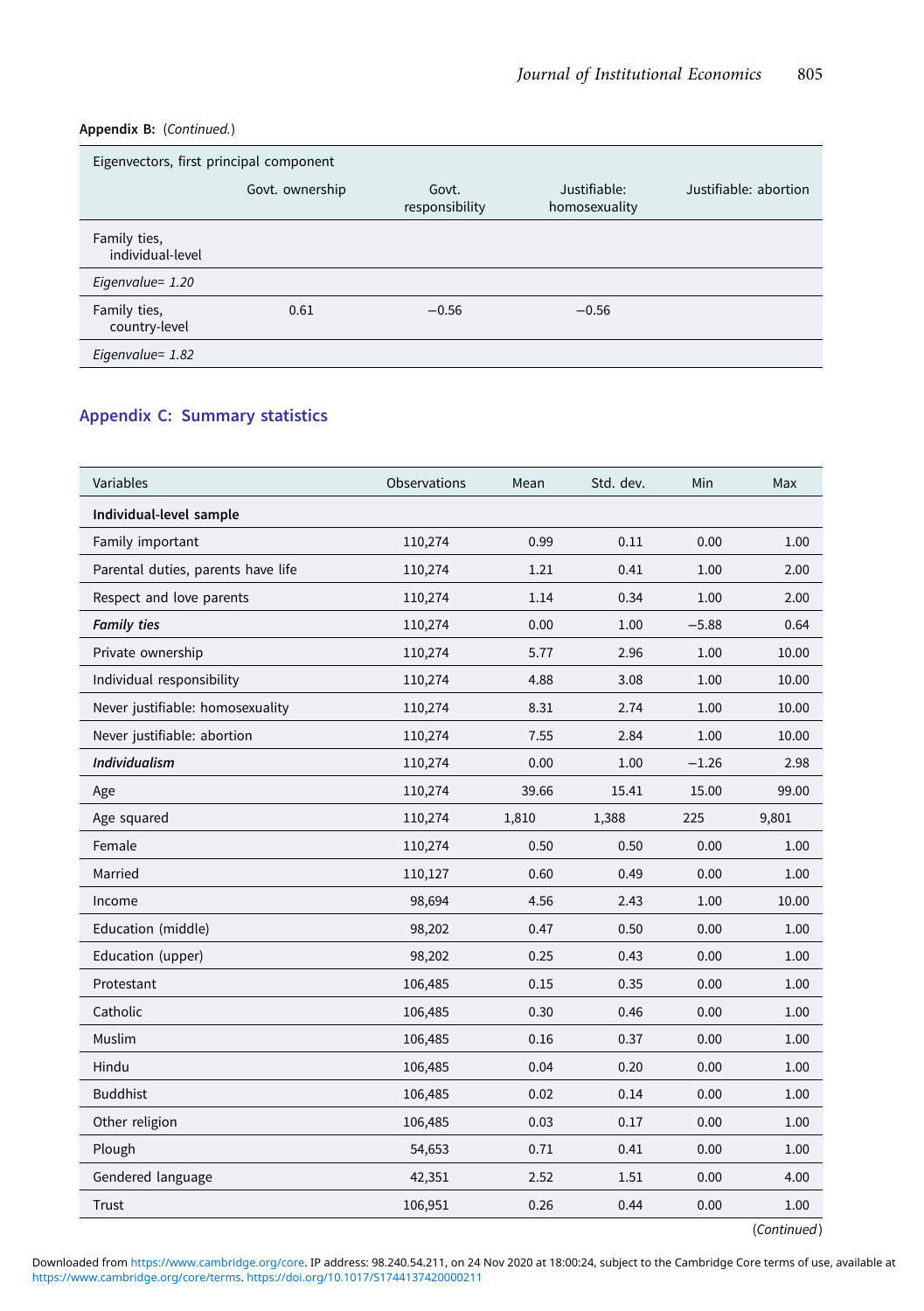Appendix C: (Continued.)

| Variables                 | Observations | Mean        | Std. dev.    | Min          | Max            |
|---------------------------|--------------|-------------|--------------|--------------|----------------|
| Religious attendance      | 105,798      | 4.64        | 2.51         | 1.00         | 8.00           |
| Right wing                | 66,611       | 5.69        | 2.41         | $\mathbf{1}$ | 10             |
| Government trust          | 73,267       | 2.59        | 0.93         | $\mathbf{1}$ | $\overline{4}$ |
| Instruments               |              |             |              |              |                |
| Disease prevalence        | 62,648       | $-0.06$     | 0.63         | $-1.08$      | 1.16           |
| Rainfall variation        | 64,529       | 0.58        | 0.23         | 0.22         | 1.47           |
| Country-level Sample      |              |             |              |              |                |
| Family ties               | 102          | $\mathbf 0$ | $\mathbf{1}$ | $-2.74$      | 1.57           |
| Individualism             | 102          | $\mathbf 0$ | $\mathbf{1}$ | $-1.5$       | 2.95           |
| Individualism Hofstede    | 69           | $\mathbf 0$ | $\mathbf{1}$ | $-1.38$      | 1.99           |
| Individualism BMH         | 75           | $\mathbf 0$ | $\mathbf{1}$ | $-1.42$      | 2.58           |
| Embeddedness              | 56           | $\mathbf 0$ | $\mathbf{1}$ | $-2.38$      | 2.28           |
| Right wing                | 86           | 5.58        | 0.69         | 3.61         | 9.05           |
| Government trust          | 81           | 2.62        | 0.37         | 1.26         | 3.41           |
| Government size           | 87           | 5.86        | 1.59         | 1.46         | 8.45           |
| LFP, female/male          | 90           | 66.45       | 17.29        | 16.61        | 97             |
| Common law                | 90           | 0.21        | 0.41         | $\mathbf 0$  | $\mathbf{1}$   |
| School enroll, girls/boys | 90           | 0.98        | 0.05         | 0.7          | 1.06           |
| Trust                     | 86           | 0.28        | 0.14         | 0.05         | 0.65           |
| Religious attendance      | 84           | 4.46        | 1.3          | $\mathbf{1}$ | 8              |
| Instruments               |              |             |              |              |                |
| Adj. disease prevalence   | 87           | 0.01        | 0.57         | $-0.91$      | 1.17           |
| Adj. rainfall variation   | 86           | $-0.23$     | 0.35         | $-0.69$      | 0.94           |

Cite this article: Davis LS, Williamson CR (2020). Cultural roots of family ties. Journal of Institutional Economics 16, 785–808.<https://doi.org/10.1017/S1744137420000211>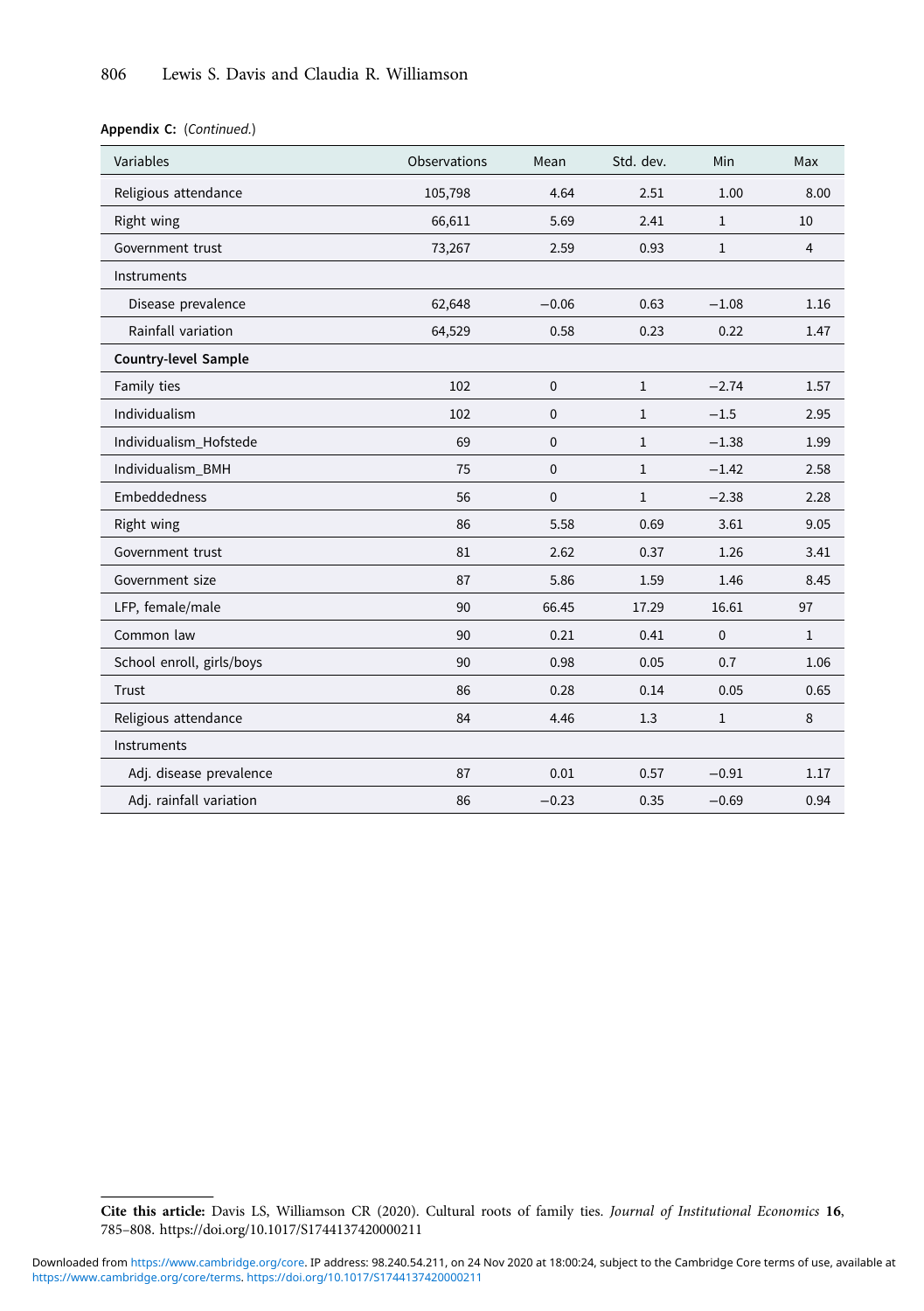| Dep. Var: Individualism      | (1)         | (2)         | (3)         | (4)         | (5)         | (6)         | (7)         | (8)         | (9)         |
|------------------------------|-------------|-------------|-------------|-------------|-------------|-------------|-------------|-------------|-------------|
| Adj. disease prevalence      | $-0.637***$ | $-0.636**$  | $-0.557***$ | $-0.892***$ | $-0.949***$ | $-0.776***$ |             |             |             |
|                              | $(-3.520)$  | $(-2.562)$  | $(-4.027)$  | $(-5.042)$  | $(-4.238)$  | $(-5.658)$  |             |             |             |
| Adj. rainfall variation      | $-1.128***$ | $-1.253***$ | $-1.021***$ |             |             |             | $-1.800***$ | $-1.900***$ | $-1.483***$ |
|                              | $(-4.943)$  | $(-4.058)$  | $(-4.666)$  |             |             |             | $(-6.775)$  | $(-6.007)$  | $(-5.974)$  |
| LFP,<br>female/male          | $-0.007$    | $-0.010$    | $-0.007$    | 0.004       | 0.001       | 0.003       | $-0.010**$  | $-0.010*$   | $-0.009$    |
|                              | $(-1.396)$  | $(-1.558)$  | $(-1.398)$  | (0.734)     | (0.138)     | (0.531)     | $(-2.006)$  | $(-1.808)$  | $(-1.419)$  |
| Common law                   | $0.540**$   | $0.586**$   | $0.598**$   | $0.445*$    | $0.521*$    | $0.548**$   | $0.507*$    | 0.466       | $0.604**$   |
|                              | (2.351)     | (2.285)     | (3.047)     | (1.740)     | (1.911)     | (2.857)     | (1.795)     | (1.486)     | (2.472)     |
| School enroll, girls/boys    | 1.607       | 1.921       | 2.279       | 2.885       | 3.607*      | $3.373*$    | 2.356       | 1.836       | 2.676       |
|                              | (1.025)     | (1.113)     | (1.392)     | (1.537)     | (1.879)     | (1.919)     | (1.456)     | (1.026)     | (1.568)     |
| Right wing                   |             | $-0.020$    |             |             | 0.094       |             |             | $-0.170$    |             |
|                              |             | $(-0.138)$  |             |             | (0.664)     |             |             | $(-1.242)$  |             |
| Government trust             |             | 0.282       |             |             | $0.434***$  |             |             | 0.302       |             |
|                              |             | (1.359)     |             |             | (2.030)     |             |             | (1.420)     |             |
| Trust                        |             |             | $2.044*$    |             |             | 1.984*      |             |             | 2.018       |
|                              |             |             | (1.879)     |             |             | (1.986)     |             |             | (1.497)     |
| Religious attendance         |             |             | $-0.028$    |             |             | $-0.060$    |             |             | $-0.097$    |
|                              |             |             | $(-0.202)$  |             |             | $(-0.454)$  |             |             | $(-0.591)$  |
| Constant                     | $-1.409$    | $-2.214$    | $-2.526$    | $-3.099*$   | $-5.285**$  | $-3.815*$   | $-2.100$    | $-1.419$    | $-2.590$    |
|                              | $(-1.026)$  | $(-1.051)$  | $(-1.260)$  | $(-1.826)$  | $(-2.348)$  | $(-1.831)$  | $(-1.455)$  | $(-0.667)$  | $(-1.103)$  |
| No. of observations          | 86          | 75          | 84          | 87          | 76          | 85          | 86          | 75          | 84          |
| No. of countries             | 55          | 52          | 55          | 56          | 53          | 56          | 55          | 52          | 55          |
| Adj. R-squared               | 0.38        | 0.37        | 0.46        | 0.34        | 0.34        | 0.42        | 0.31        | 0.32        | 0.41        |
| F-stat. excluded instruments | 22.66       | 18.01       | 32.26       | 25.42       | 17.97       | 32.01       | 45.90       | 36.08       | 35.69       |

Notes: Instruments include ancestry-adjusted disease prevalence and ancestry-adjusted rainfall variation. Standard errors are double clustered by country and year. T-statistics in parentheses. \*\*\*p < 0.001<br>\*\*p < 0.05, \*p <